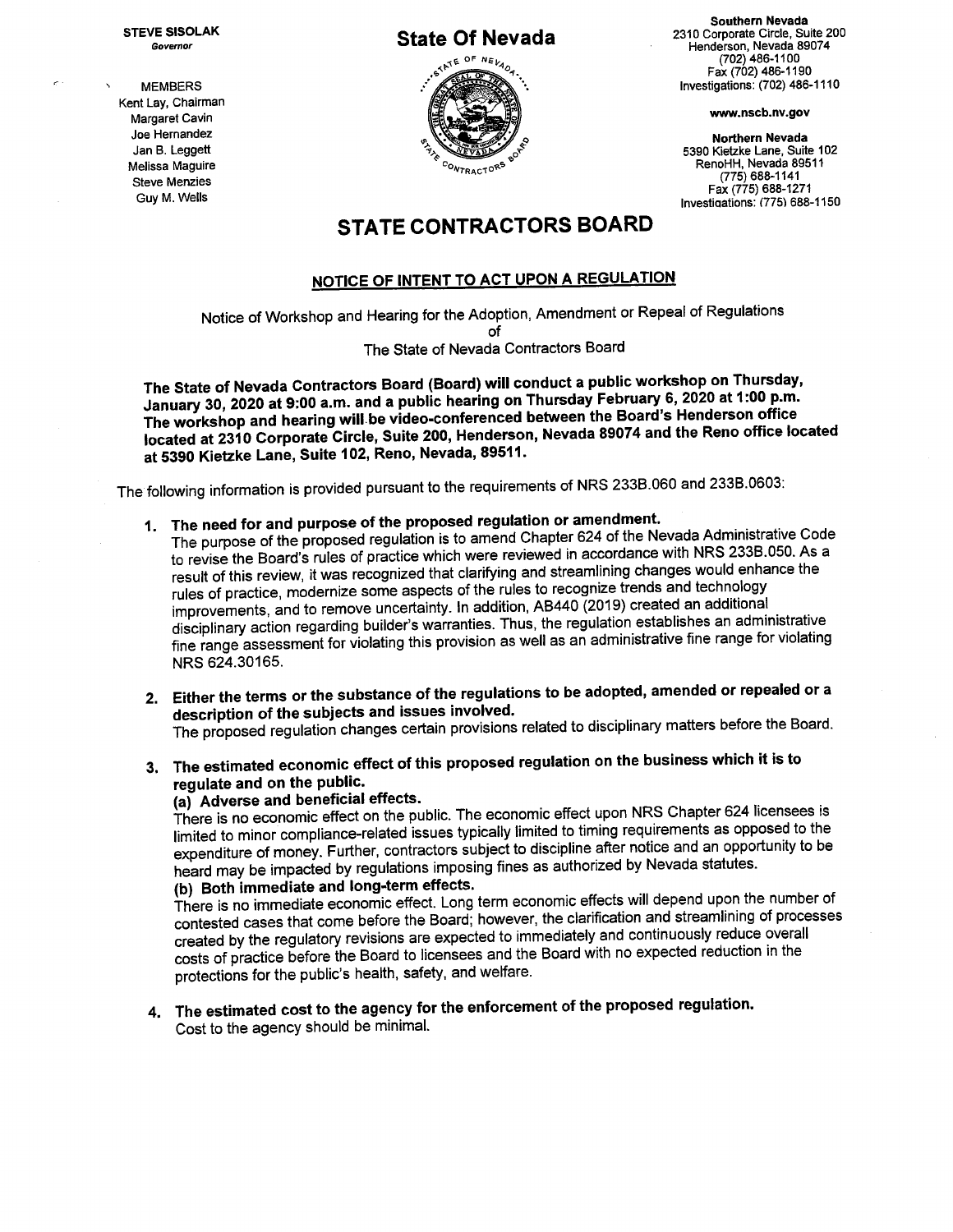- 5. A description of and citation to any regulations of other states or local governmental agencies which the proposed regulation overlaps or duplicates and a statement explaining why the duplication and overlapping is necessary. The proposed regulation does not overlap or duplicate any regulation.
- 6. If the regulation is required pursuant to federal law, a citation and description of the federal law.

Does not apply.

- 7. If the regulation includes provisions which are more stringent than a federal regulation that regulates the same activity, a summary of such provisions. Does not apply.
- 8. Whether proposed regulation establishes a new fee or increases an existing fee. The regulation creates a new minimum and maximum fine for violation of NRS 624.30165 and expands fines for the violation of Subsection 3, 5, 10 or 11 to include subsection 12 of NRS 624.3016. The administrative fine ranges proposed for these violations are authorized by NRS 624.300.

Persons wishing to comment upon the proposed action of the Board may appear at the scheduled public workshop or may address their comments, data, views or arguments, in written form to the Executive Officer of the Nevada State Contractors Board, 2310 Corporate Circle, Suite 200, Henderson, Nevada 89074 and the Reno office located at 5390 Kietzke Lane, Suite 102, Reno, Nevada, 89511. Written submissions must be received by the Board five days prior to the scheduled workshop. If no person who is directly affected by the proposed action appears to request time to make an oral presentation, the board may proceed immediately to act upon any written submissions.

A copy of this notice and the regulations to be adopted, amended or repealed will be on file at the State Library, 100 Stewart Street, Carson City, Nevada, for inspection by members of the public during business hours. Additional copies of the notices and the regulation to be adopted will be available at the State Contractors Board 2310 Corporate Circle, Suite 200, Henderson, Nevada 89074 and the Reno office located at 5390 Kietzke Lane, Suite 102, Reno, Nevada, 89511. In all counties in which an office of the Board is not maintained, a copy of this notice and the text of the proposed regulation will also be available for public inspection and copying at the main public library during business hours. Copies of this notice and the proposed regulation will also be mailed to members of the public upon request. A reasonable fee may be charged for copies if deemed necessary.

Upon adoption of any regulation, the board, if requested to do so by an interested person, either before adoption or within 30 days thereafter, shall issue a concise statement of the principal reasons for and against its adoption and incorporate therein its reason for overruling the consideration urged against its adoption.

This notice has been mailed to all persons on the agency's mailing list of administrative regulations and posted at the following locations:

> Washoe County Court House Washoe County Library Reno City Hall Paseo Verde Library Sawyer State Building Clark County Library Offices of the State Contractors Board in Reno and Henderson The Board's website www.nscb.nv.gov State of Nevada Public Notice Website

> > Dated: December 11, 2019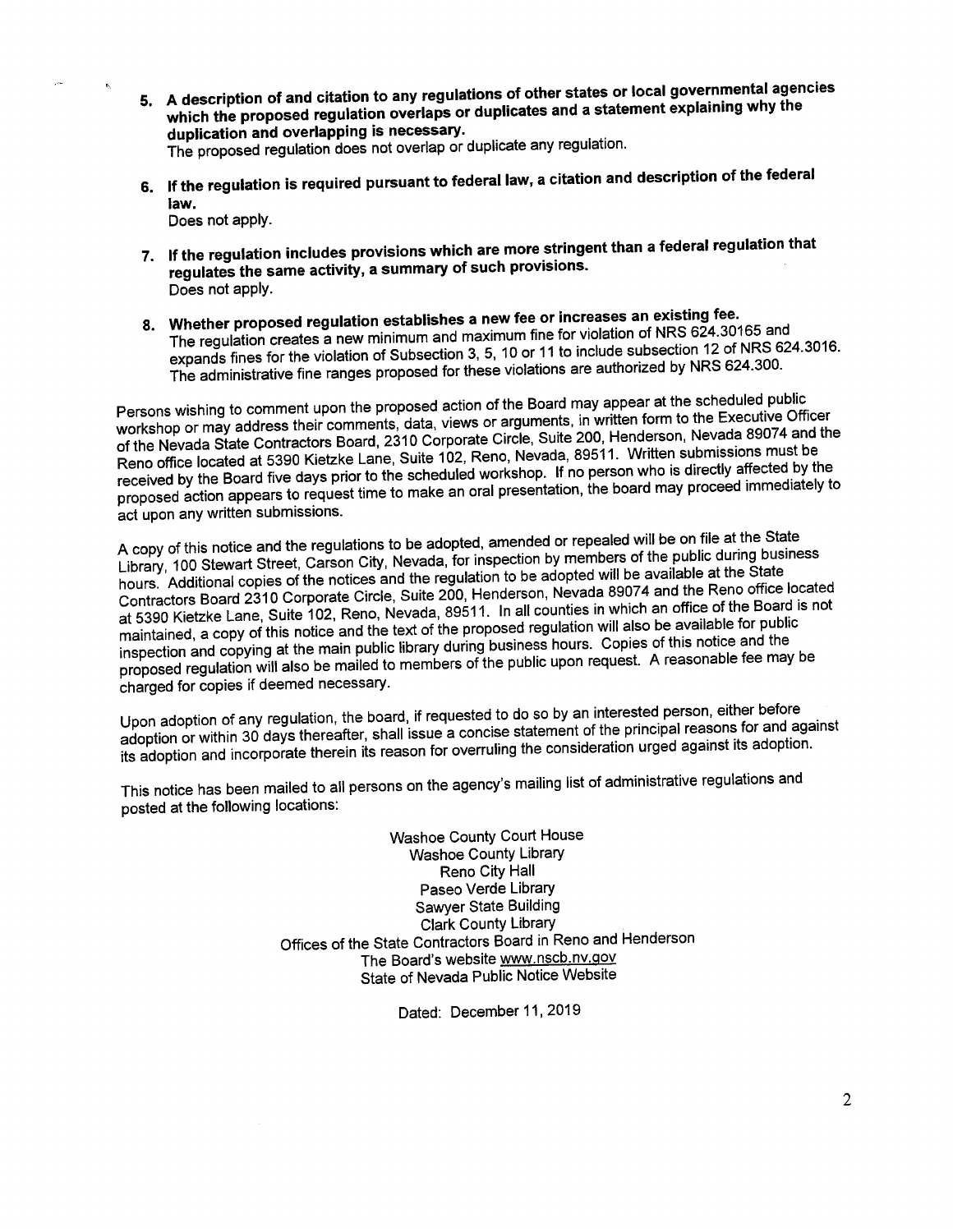#### REVISED PROPOSED REGULATION OF THE

## **STATE CONTRACTORS' BOARD**

### LCB File No. R014-19

### December 5, 2019

EXPLANATION - Matter in *italics* is new; matter in brackets [omitted material] is material to be omitted.

AUTHORITY: §§1, 2, 4-7, 9-12, 19-25 and 27-31, NRS 624.100; §3, NRS 624.100 and 624.3013; §8, NRS 624.100 and 624.335; §13 and 17, NRS 624.100, 624.341 and 624.361; §§14 and 16, NRS 624.100 and 624.341; §15, NRS 624.100, 624.300, 624.3016, 624.341, 624.361 and 624.710; §18,NRS 624.100, 624.300 and 624.341; §26, NRS 624.100 and 624.170.

A REGULATION relating to contractors; revising provisions relating to disciplinary action by the State Contractors' Board; and providing other matters properly relating thereto.

#### Legislative Counsel's Digest:

Existing law authorizes the State Contractors' Board to make reasonable regulations. (NRS 624.100) Existing regulations establish procedures for disciplinary action and practice before the Board. (NAC 624.6975-624.7296) Section 2 of this regulation defines "suspend" as imposing <sup>a</sup> temporary prohibition against <sup>a</sup> licensee engaging in work as <sup>a</sup> contractor. Section <sup>3</sup> of this regulation establishes <sup>a</sup> rebuttable presumption that <sup>a</sup> misrepresented or omitted material fact by an applicant or licensee is not exculpatory. Existing regulations authorize the Board to <sup>p</sup>lace <sup>a</sup> contractor on probation in certain circumstances. (NAC 624.710) Section <sup>4</sup> of this regulation authorizes the Board to <sup>p</sup>lace <sup>a</sup> contractor whose license may be suspended or revoked on probation so that the contractor may complete the contractor's existing construction projects under conditions deemed necessary to protect the public, the construction project and the owner of the construction project. Existing regulations require the Board to notify a licensee if the Board believes the licensee's financial responsibility is impaired or that the licensee is in violation of state law or regulations. (NAC 624.720) Section 12 of this regulation authorizes the Board to set <sup>a</sup> hearing regarding the licensee's financial responsibility or alleged violation of state law or regulations.

Existing law and regulations authorize the Board to establish and impose certain administrative fmes and issue citations. (NRS 624.300, 624.3016, 624.341, 624.361, 624.710; NAC 624.7251) Section 15 of this regulation establishes <sup>a</sup> new administrative fine for <sup>a</sup>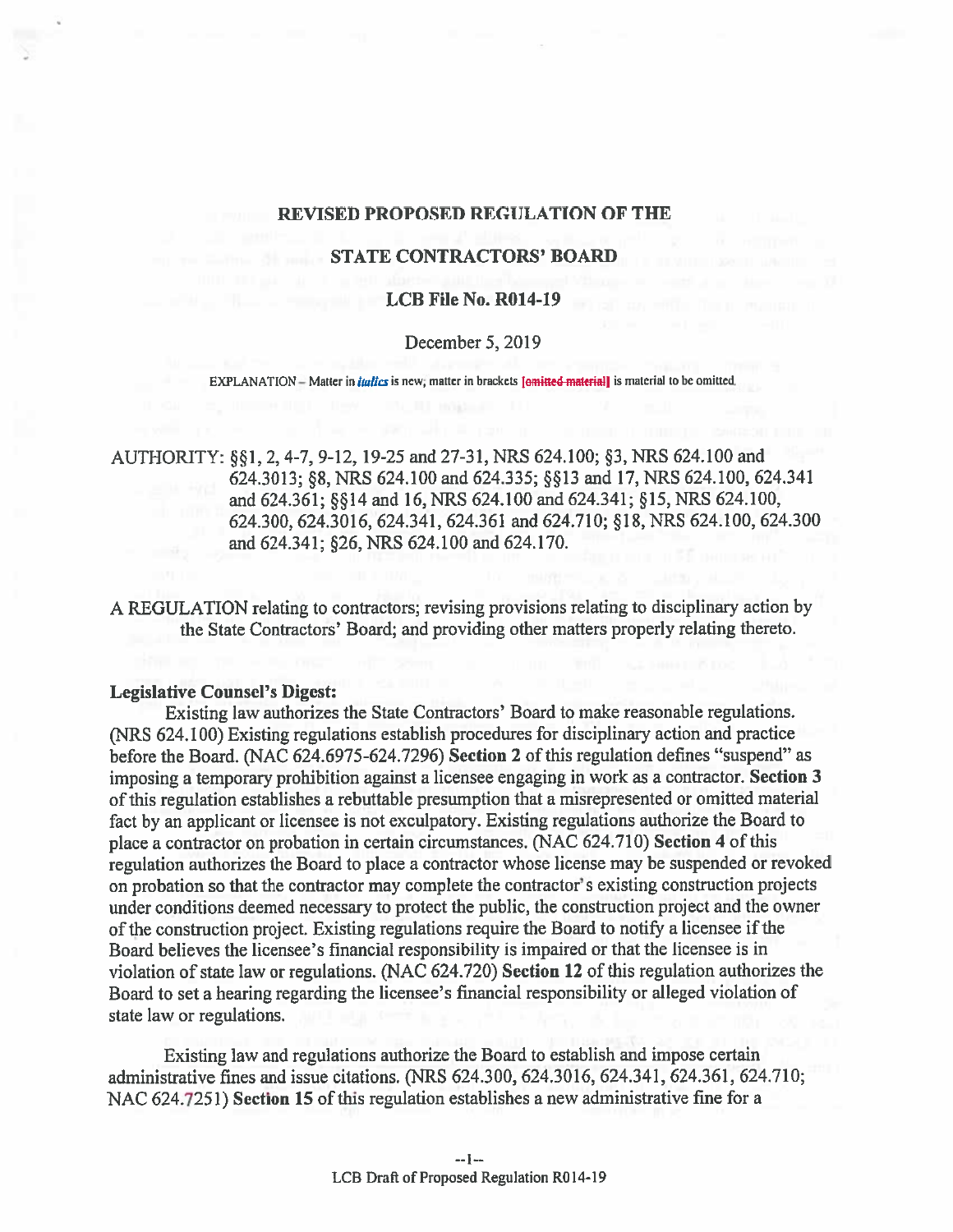violation of state law relating to unfair business practices. Section 15 also provides an administrative fine for failing to provide <sup>a</sup> builder's warranty in certain circumstances or failing to respond reasonably to a claim made under a builder's warranty. Section 15 authorizes the Board to reduce or stay any penalty imposed pending completion of <sup>a</sup> training program or examination or any other just terms. Scction <sup>15</sup> clarifies existing language describing when <sup>a</sup> maximum fine may be assessed.

Existing regulations require <sup>a</sup> cited licensee who hires and pays another licensee to perform <sup>a</sup> corrective action to be responsible for the hired licensee's failure to comply with the order for corrective action. (NAC 624.72518) Secfion <sup>18</sup> of this regulation instead provides that the cited licensee is jointly responsible with the hired licensee for the hired licensee's failure to comply with the order.

Section 20 of this regulation changes the amount of time from 10 days to 7 days after a complaint is deposited with the United States Postal Service that <sup>a</sup> rebuttable presumption is created that <sup>a</sup> complaint and notice of hearing has been received by <sup>a</sup> respondent. (NAC 624.7256) Section <sup>22</sup> of this regulation changes the deadline from <sup>10</sup> days to <sup>14</sup> days before the hearing by which <sup>a</sup> reques<sup>t</sup> for a continuance of <sup>a</sup> hearing must be received by the Executive Officer of the Board. (NAC 624.7263) Section 22 also authorizes the Executive Officer and the Board to waive this requirement and gran<sup>t</sup> a reques<sup>t</sup> for <sup>a</sup> continuance in certain circumstances. Existing regulations outline requirements for submitting papers to the Board in <sup>a</sup> contested ease. (NAC 624.7266) Section <sup>23</sup> of this regulation adds to those requirements and authorizes parties in <sup>a</sup> contested case to consent to electronic service. Section 25 of this regulation requires a party who wishes to oppose a motion to serve and file <sup>a</sup> written response to the motion 14 days after receiving the motion instead of <sup>10</sup> days after receiving the motion. (NAC 624.7273)

Existing regulations describe the requirements for applying for the issuance of a subpoena. (NAC 624.7276) Section <sup>26</sup> of this regulation adds certain information that must be included in the application for the issuance of <sup>a</sup> subpoena. Section <sup>26</sup> also creates <sup>a</sup> rebuttable presumption that an application for the issuance of <sup>a</sup> subpoena that does not meet the requirements is not reasonably calculated to lead to the presentation of admissible evidence.

Section 31 of this regulation requires a petition for a rehearing or reconsideration of a decision of the Board and any related responses or decisions be made not later than 14 days after the appropriate party receives the petition instead of <sup>15</sup> days. (NAC 624.7293)

Existing regulations impose various duties on the Board in taking disciplinary action against <sup>a</sup> licensee or an applicant for <sup>a</sup> license. (NAC 624.716, 624.7251, 624.72512, 624.72514, 624.7253, 624.7259, 624.7263, 624.7269, 624.7279, 624.7283, 624.7286, 624.7293) Sections 11, 15-17, 19, 21, 22, 24, 27-29 and <sup>31</sup> of this regulation authorize the Board's designee to complete those duties. Existing regulations require the Executive Officer of the Board or his or her designee to sign <sup>a</sup> written administrative citation. (NAC 624.725) Section <sup>13</sup> of this regulation removes the authorization of the Executive Officer to appoint a designee to sign such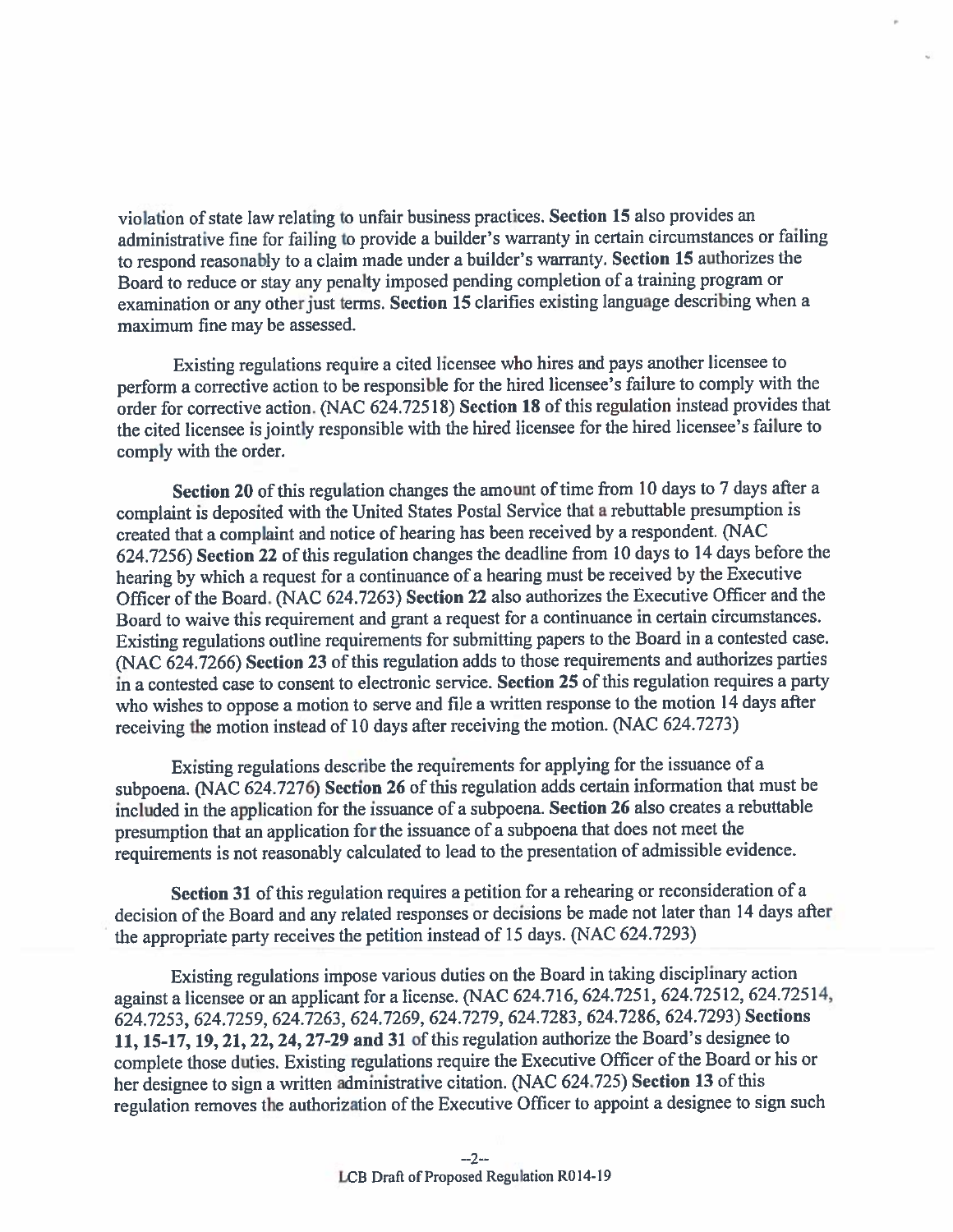<sup>a</sup> citation. Existing regulations authorize the Board to consolidate two or more contested cases in certain circumstances. (NAC 624.7269) Section 24 of this regulation also authorizes the Executive Officer or the Board's designee to consolidate such cases. Sections 5-10, <sup>14</sup> and <sup>30</sup> of this regulation make conforming changes.

Section 1. Chapter <sup>624</sup> of NAC is hereby amended by adding thereto the provisions set forth as sections 2, 3 and 4 of this regulation.

Sec. 2. "Suspend" means to impose <sup>a</sup> temporary prohibition against <sup>a</sup> licensee engaging in work as a contractor pursuant to chapter 624 of NRS.

Sec. 3. The misrepresentation or omission of a material fact to the Board by an applicant or a licensee creates a rebuttable presumption that the misrepresented or omitted material fact is not exculpatory.

Sec. 4. Ifthe Board or its designee has grounds to suspend or revoke <sup>a</sup> contractor's license or otherwise discipline <sup>a</sup> contractor, the Board or its designee may place the contractor on probation until the contractor completes the contractor's existing construction projects or portions thereof under conditions deemed necessary by the Board to protect the public, the construction project and the owner of the construction project. The Board or its designee may thereafter suspen<sup>d</sup> or revoke the contractor's license or otherwise discipline the contractor.

Sec. 5. NAC 624.6975 is hereby amended to read as follows:

624.6975 As used in NAC 624.6975 to 624.7296, inclusive, and sections 2, 3 and 4 of this regulation, unless the context otherwise requires, the words and terms defined in NAC 624.6978 to 624.6987, inclusive, and section 2 of this regulation, have the meanings ascribed to them in those sections.

Sec. 6. NAC 624.6978 is hereby amended to read as follows: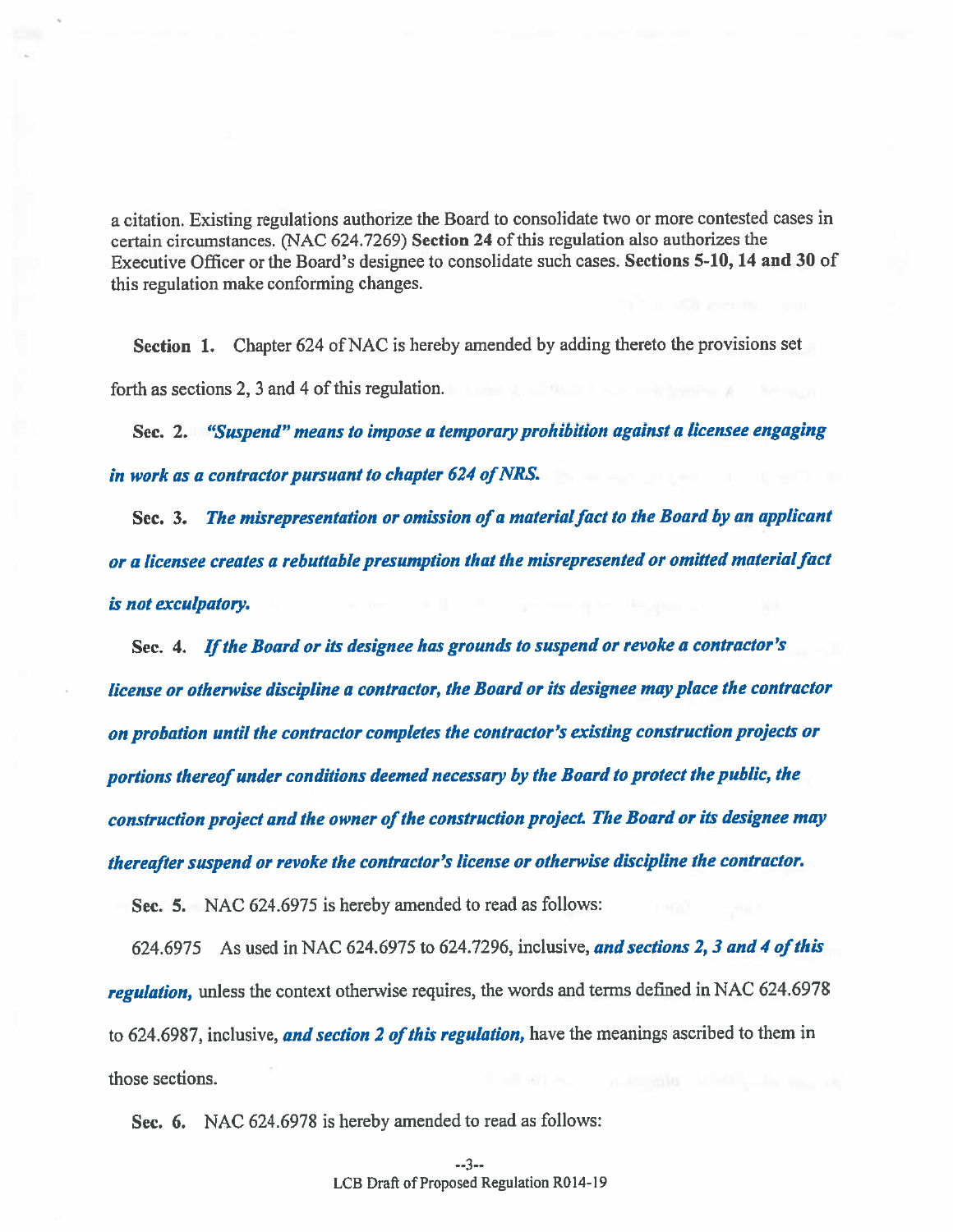624.6978 "Complaint" means <sup>a</sup> document issued by the Executive Officer lof the Board] to a respondent that includes <sup>a</sup> short and <sup>p</sup>lain statement alleging <sup>a</sup> violation of <sup>a</sup> provision of this chapter or chapter 624 of NRS.

Sec. 7. NAC 624.699 is hereby amended to read as follows

624.699 A written document shall be deemed received by the Board if the document is:

I. Filed at the office of the Board in Henderson, Nevada, or Reno, Nevada, and addressed to the Executive Officer; **{of the Board;}** or

2. Presented to the Board at <sup>a</sup> hearing.

Sec. 8. NAC 624.700 is hereby amended to read as follows

624.700 1. Any aggrieved person may file with the Board an allegation against any licensee. The allegation must:

(a) Be written;  $\{$ and signed; $\}$ 

(b) Describe the specific  $\{$ grievance; allegation; and

(c) Include any  ${frelated}$  documentation  $H$  related to the allegation.

2. Ifthe Board finds that an investigation is necessary, the Board's staff shall commence the investigation within <sup>10</sup> days afler the date the allegation was filed.

3. If it appears from the investigation that <sup>a</sup> licensee may have violated the provisions of this chapter or chapter <sup>624</sup> of NRS, the Executive Officer may:

(a) Request the licensee to take appropriate corrective action;

(b) Request the licensee to meet informally with the Board's staff and the **[complainant]** 

person who filed the allegation to resolve the issue;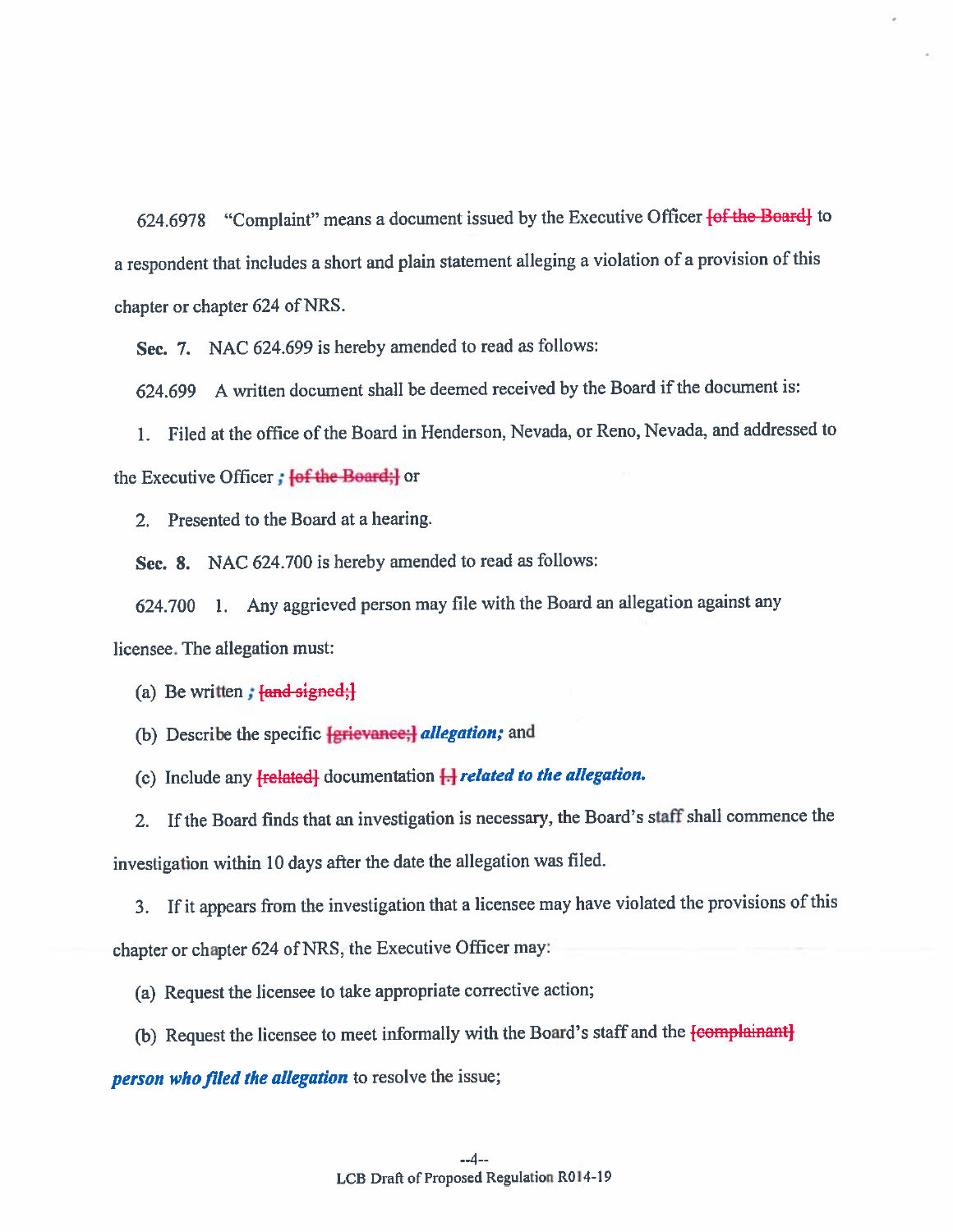(c) Require the licensee to appear before the Board and show cause why disciplinary action should not be taken against the licensee; and the should not be taken against the licensee; and

(d) Take such other actions as the Executive Officer deems appropriate under the circumstances.

Sec. 9. NAC 624.710 is hereby amended to read as follows:

624.710 1. The address of an applicant or licensee which is on file with the Board shall be deemed to be  $\overline{\text{His or her}}$  the correct address  $\overline{\text{A-n}}$  of the applicant or licensee.

2. Within 30 days after any change of address, an applicant or licensee shall provide to the Board  $\frac{1}{2}$ , within 30 days, written notice of any change of  $\frac{1}{2}$  and  $\frac{1}{2}$  address  $\frac{1}{2}$ 

2. If the Board has grounds to suspend or revoke a contractor's license or otherwise discipline <sup>a</sup> contractor, the Board may <sup>p</sup>lace the contractor on probation until the contractor completes his or her existing contracts and may thereafter suspend or revoke his or her license or otherwise discipline the contractor. I of the applicant or licensee.

Sec. 10. NAC 624.713 is hereby amended to read as follows:

624.713 1. A notice that the Board provides to <sup>a</sup> licensee pursuan<sup>t</sup> to NAG 624.7256 will include:

(a) A copy of the complaint;

(b) The date by which the licensee is required to submit an answer or responsive <sup>p</sup>leading and any supporting documents to the Board;

(c) <sup>A</sup> statement that the licensee is entitled to <sup>a</sup> hearing only ifthe licensee complies with the provisions set forth in paragraph (b); and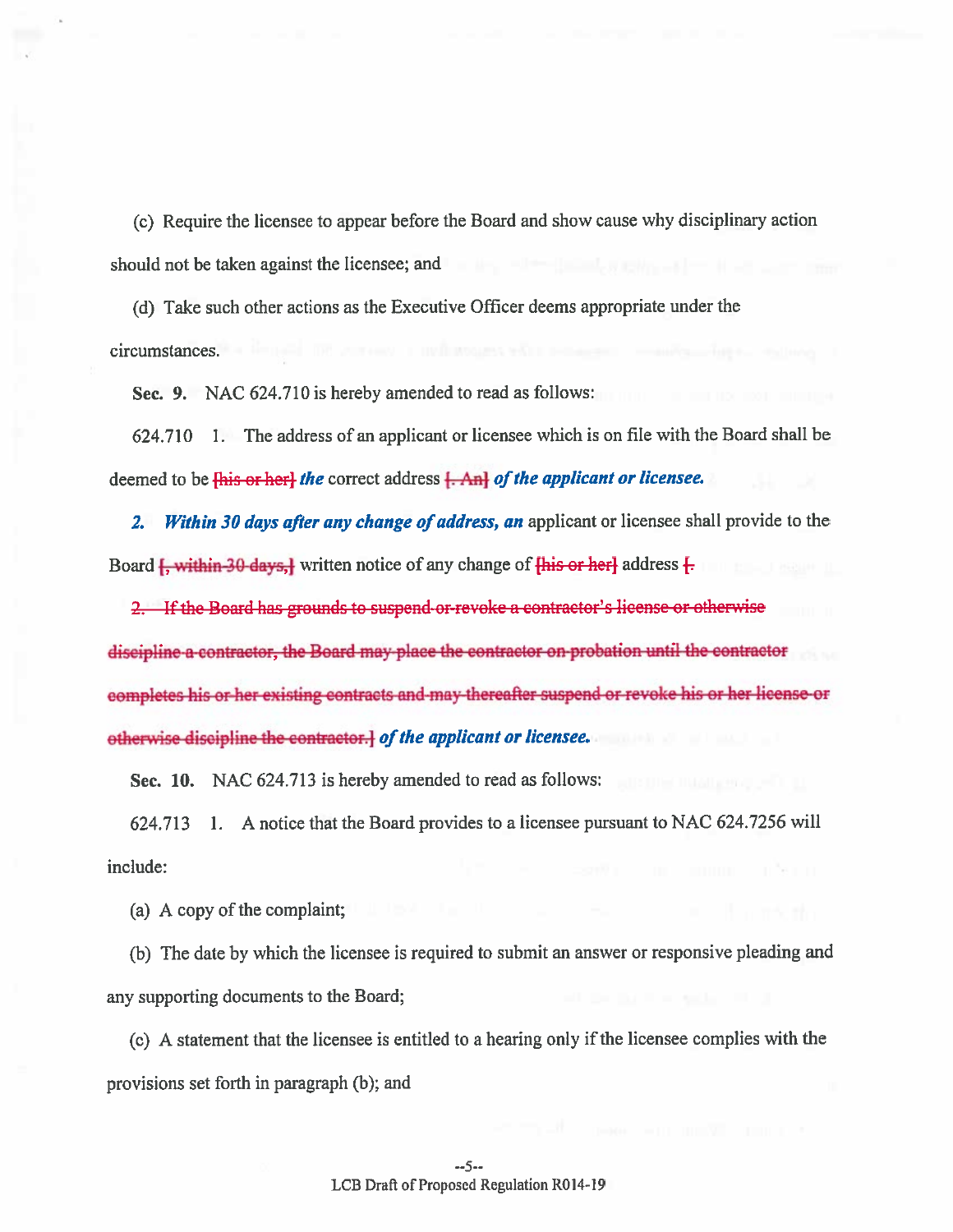(d) <sup>A</sup> statement that the failure of the licensee to comply with the provisions of subsection <sup>2</sup> may cause the Board to enter <sup>a</sup> default order against the licensee.

2. The answer required by paragrap<sup>h</sup> (b) of subsection <sup>1</sup> must be in writing, signed by the respondent or **this or her representative, the respondent's attorney** and include a specific response to each allegation in the complaint. The response must admit or deny the allegation, or state that the respondent has insufficient information to admit or deny the allegation.

Sec. 11. NAC 624.716 is hereby amended to read as follows:

624.716 1. If <sup>a</sup> licensee receives <sup>a</sup> notice from the Board pursuan<sup>t</sup> to NAC 624.7256, the licensee is entitled to a hearing only if the licensee complies with the provisions of paragraph  $(b)$ of subsection 1 of NAC 624.713. If the licensee fails to comply with those provisions, the Board or its designee will hold a hearing to determine whether it will enter a default order against the licensee.

2.The Board or its designee may consider at the hearing:

(a) The complaint and any amended complaints provided to the licensee;

(b) Any notices provided to the licensee pursuan<sup>t</sup> to NAC 624.7256;

(c) Any communication between the Board and the licensee; and

(d) Any other evidence relating to the allegations set forth in the compiaint or amended complaints.

3.The Board or its designee may.

(a) Include evidence presented at the hearing in its findings of fact and conclusions of law;

and

(b) Enter <sup>a</sup> default order against the licensee.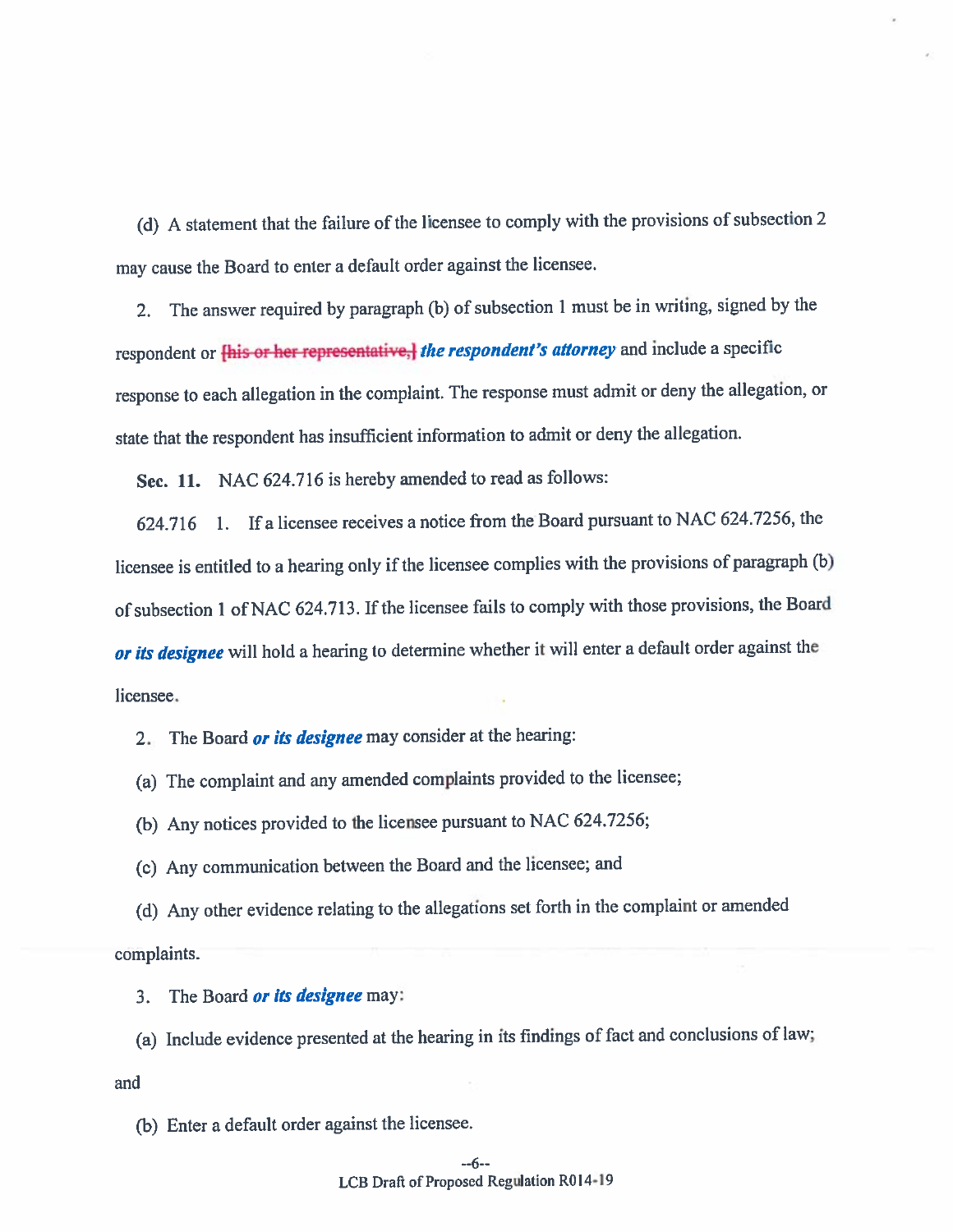4. If the Board *or its designee* enters a default order against the licensee, the Board *or its* designee will:

(a) Send to the licensee by certified mail, return receipt requested, <sup>a</sup> copy of the default order, including any findings of fact and conclusions of law, not later than  $\overline{100}$  7 days after the Board enters its order: and

(b) Take such disciplinary action against the licensee as it deems appropriate.

5. A licensee against whom <sup>a</sup> default order is entered may submit to the Board <sup>a</sup> written request for reconsideration of the order not later than  $[15]$  14 days after receiving a copy of the order. The written request must set forth the reasons for reconsideration by the Board  $\frac{1}{1}$  or its

### designee.

6. The Board or its designee will review the reques<sup>t</sup> to determine whether there is good cause for reconsideration of the order. If the Board or its designee determines that good cause for reconsideration exists, the Board or its designee will schedule a hearing and notify the licensee, in writing, of the time and place of the hearing. The Board or its designee will schedule the hearing for not later than 90 days after the decision granting reconsideration of the order is made.

Sec. 12. NAC 624.720 is hereby amended to read as follows:

 $624.720$  If the Board believes that a licensee's financial responsibility is impaired or that  $\overline{f}$  He or shel the licensee is in violation of chapter 624 of NRS or this chapter, the Board will so notify the licensee  $\left\{\frac{1}{2}\right\}$  and may set a hearing regarding the financial responsibility of the licensee or the alleged violation by the licensee of chapter  $624$  of NRS or this chapter.

Sec. 13. NAC 624.725 is hereby amended to read as follows: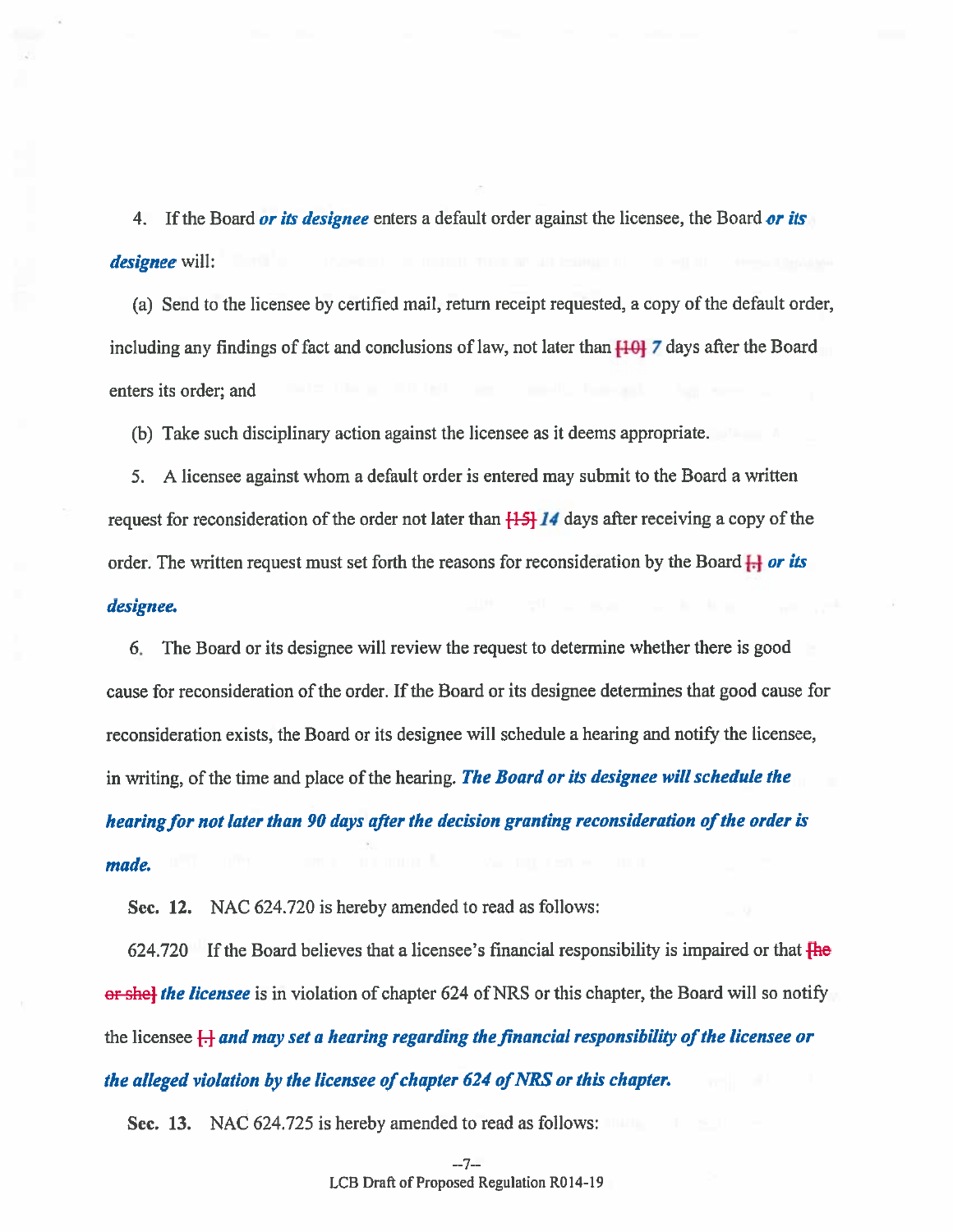624.725 <sup>A</sup> written administrative citation issued pursuan<sup>t</sup> to NRS 624.341 may be served by persona<sup>l</sup> service on the person named in the administrative citation, or <sup>a</sup> designated representative thereof, or by certified mail to the address of record of the person and must include, to the extent applicable:

1. The name and last known business or residential address of the person;

2. A numbered identification of the person;

3. The date on which the citation is issued;

4. The number of the citation;

5. A list of the sections of this chapter or chapter 624 of NRS which the person is alleged to have violated and <sup>a</sup> description of the alleged violation;

6. Corrective actions, if any, ordered against the person;

7. Administrative fines, if any, to be assessed against the person;

8. The reimbursement costs, if any, which the person is ordered to pay to cover the costs of any investigation;

9. The date by which the person must complete any corrective actions ordered;

10. The date by which the person must pay any administrative fines or reimbursement of investigative costs;

11. A description of the manner in which the person may contest the citation, including without limitation, the period during which the person may contest the citation and the consequences of failing to contest the citation timely;

12. The signature of the Executive Officer; for his or her designee; and

13. Any other information required by the Board.

#### --8--LCB Draft of Proposed Regulation R014-19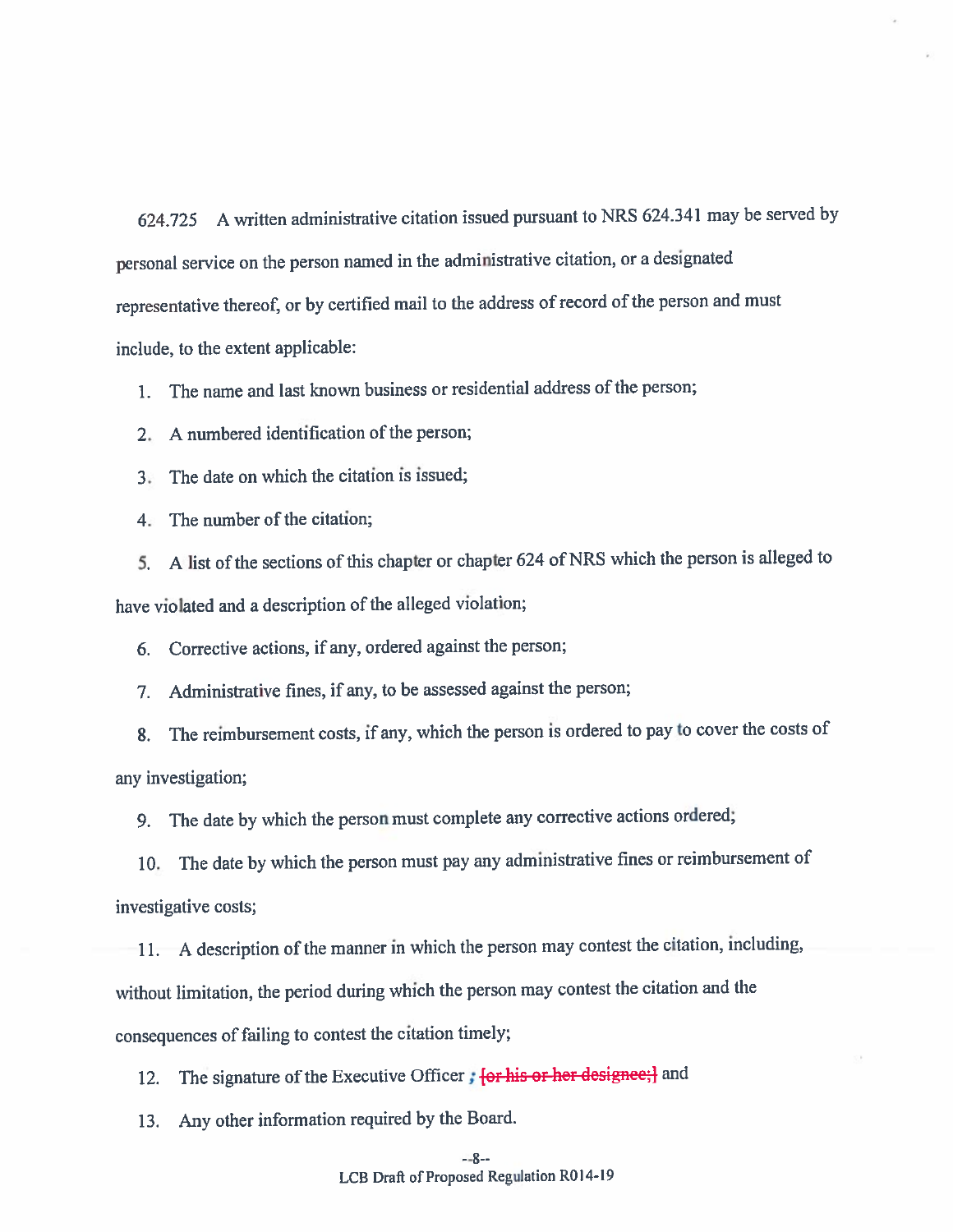Sec. 14. NAC 624.72505 is hereby amended to read as follows:

624.72505 <sup>A</sup> written administrative citation issued pursuan<sup>t</sup> to NRS 624.34 <sup>1</sup> may be withdrawn:

1. By the Board at any time.

2. By the Executive Officer:  $\{ \theta \}$  the Board:

(a) Before the citation is deemed <sup>a</sup> final order of the Board pursuan<sup>t</sup> to NRS 624.345; or

(b) Ifthe cited person contests the citation, before the commencement of the hearing required pursuant to NRS 624.351.

Sec. 15. NAC 624.7251 is hereby amended to read as follows:

624.7251 1. If the Board or its designee issues an order imposing an administrative fine pursuan<sup>t</sup> to the provisions of this chapter and chapter <sup>624</sup> of NRS, each such fine assessed by the Board or its designee must:

(a) Specify the violation for which the person is being cited; and

(b) Subject to the provisions of subsections 2, 3 and 4, be in an amount which is not less than the minimum amount or more than the maximum amount as follows for the violation:

| <b>Violation</b> | Minimum Fine | Maximum Fine |
|------------------|--------------|--------------|
|                  |              |              |

NRS 624.301 **\$10,000** \$10,000 \$10,000 \$10,000 \$10,000 \$10,000 \$10,000 \$10,000 \$10,000 \$10,000 \$10,000 \$10,000 \$10

 $-9-$ LCB Draft of Proposed Regulation R014-19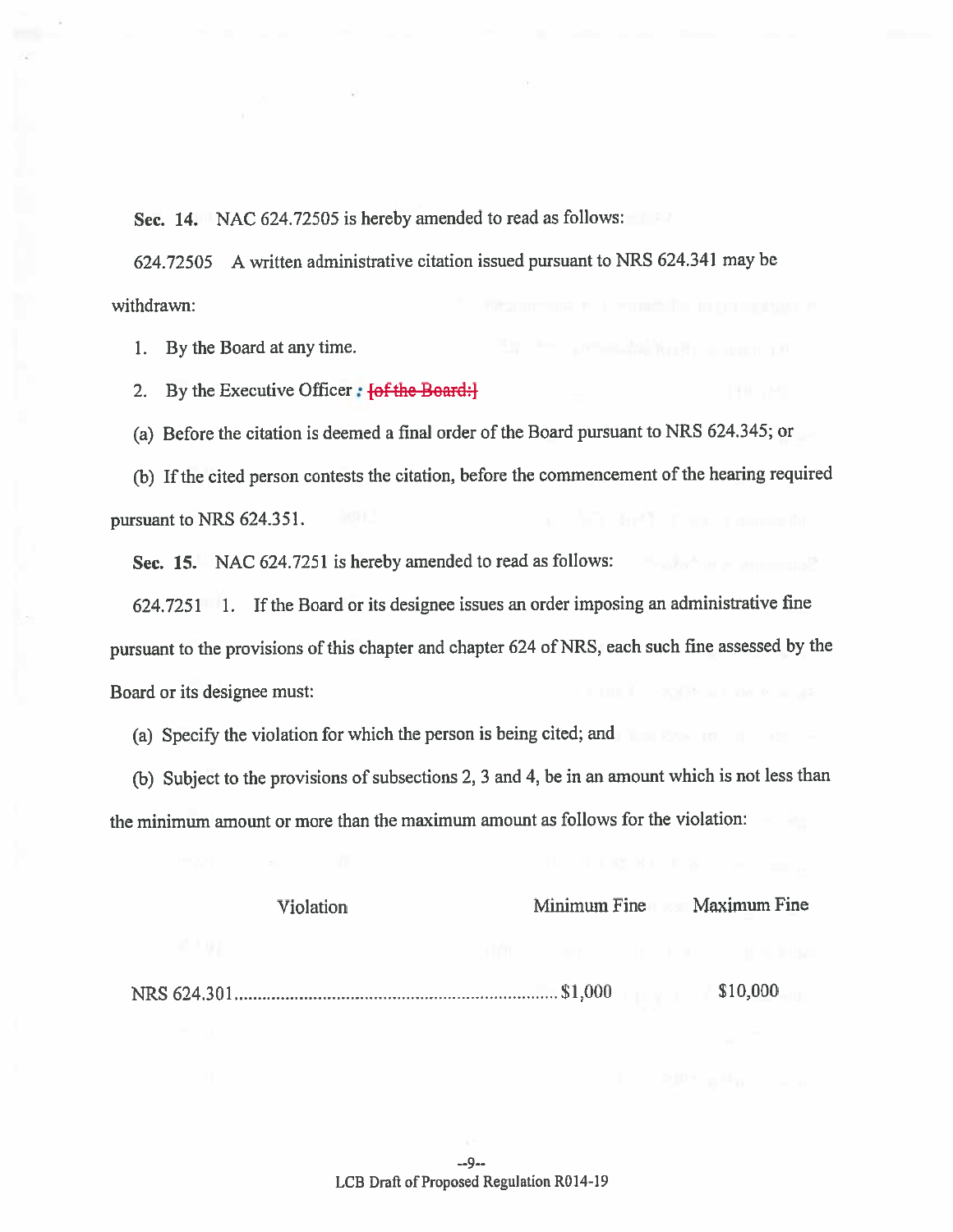| Violation                                                                  | Minimum Fine | <b>Maximum Fine</b> |
|----------------------------------------------------------------------------|--------------|---------------------|
| Paragraph (a) of subsection 1 or subparagraph (4)                          |              |                     |
| of paragraph (b) of subsection 1 of NRS                                    |              |                     |
|                                                                            |              | 10,000              |
| Subparagraph $(1)$ , $(2)$ or $(3)$ of paragraph $(b)$ of                  |              |                     |
|                                                                            |              | 10,000              |
|                                                                            |              | 10,000              |
|                                                                            |              | 10,000              |
|                                                                            |              | 10,000              |
|                                                                            |              | 10,000              |
|                                                                            |              | 10,000              |
|                                                                            |              | 10,000              |
|                                                                            |              | 50,000              |
|                                                                            |              | 10,000              |
|                                                                            |              | 50,000              |
|                                                                            |              | 10,000              |
|                                                                            |              | 10,000              |
| Subsection 3, 5, 10, $\left\{ \frac{\theta r}{r} \right\}$ 11 or 12 of NRS |              |                     |
|                                                                            |              | 10,000              |
|                                                                            |              | 10,000              |

Ŷ.

--10-- LCB Draft of Proposed Regulation R014-19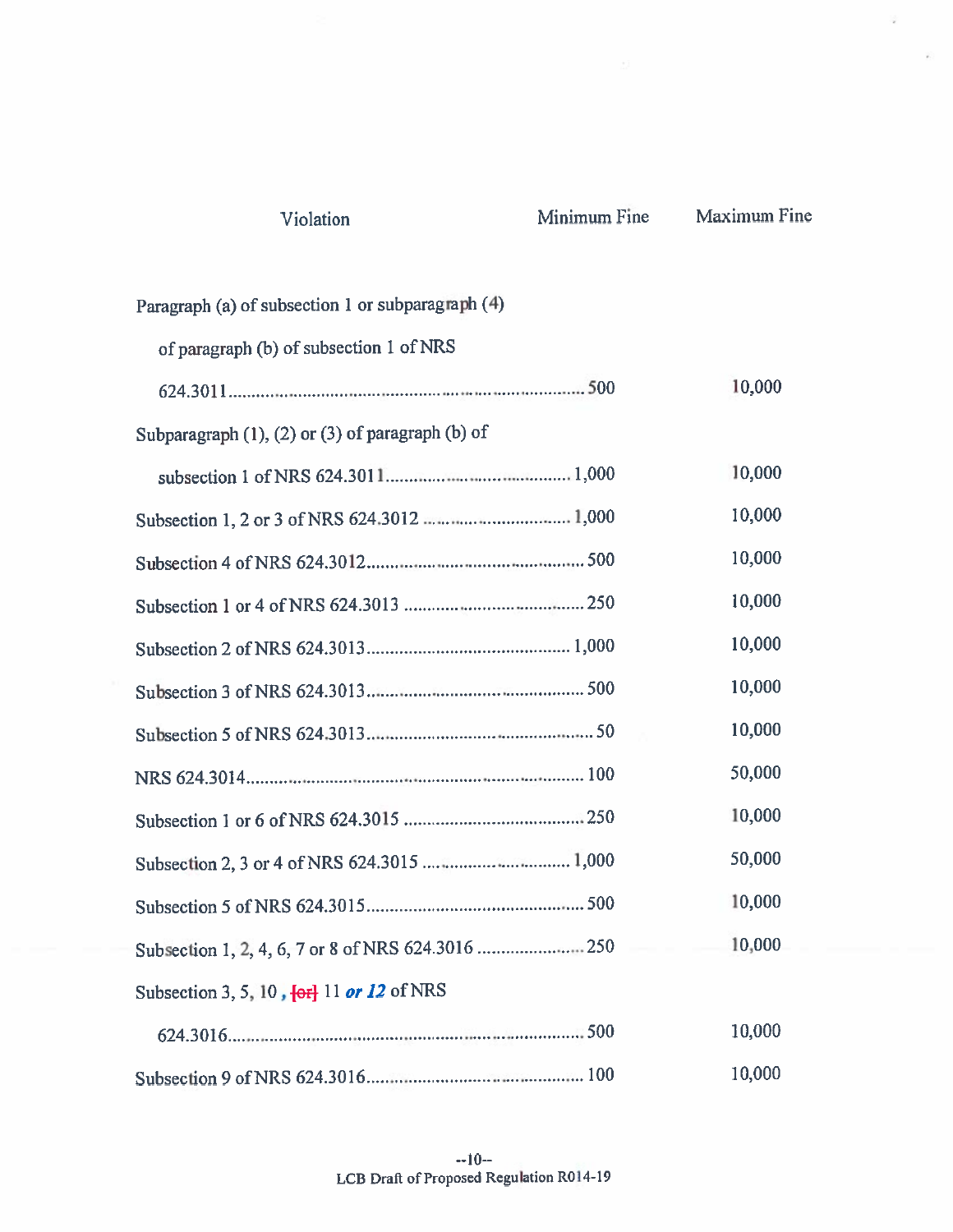| DMAN HPU/RONDE PHOTOGRAPH - POSITION AT HIS |              |                      |        |  |
|---------------------------------------------|--------------|----------------------|--------|--|
|                                             |              |                      | 10,000 |  |
|                                             |              | off man              | 10,000 |  |
|                                             |              | <b>COLLANS</b>       | 10,000 |  |
|                                             |              |                      | 10,000 |  |
|                                             |              | $11 - 25 = 139$      | 50,000 |  |
|                                             |              | <b>TEL: 100-4110</b> | 10,000 |  |
|                                             |              |                      | 10,000 |  |
|                                             |              |                      | 50,000 |  |
|                                             |              | IL L                 | 250    |  |
|                                             | $\mathbf{u}$ |                      | 50,000 |  |
|                                             |              | <b>TELEVISION</b>    | 50,000 |  |
|                                             |              |                      | 50,000 |  |

Violation Minimum Fine Maximum Fine

2. In determining the amount of an administrative fine to be imposed pursuan<sup>t</sup> to subsection 1, the Board or its designee will consider the factors set forth in paragraphs (a), (b) and (c) of subsection 4 of NRS  $624.300$  and paragraphs (a), (b) and (c) of subsection 2 of NRS  $624.710$ , as applicable.

3. Unless otherwise prohibited by law, the Board or its designee may reduce or stay <sup>a</sup> fine assessed pursuant to subsection 1 or any other penalty imposed pursuant to this chapter or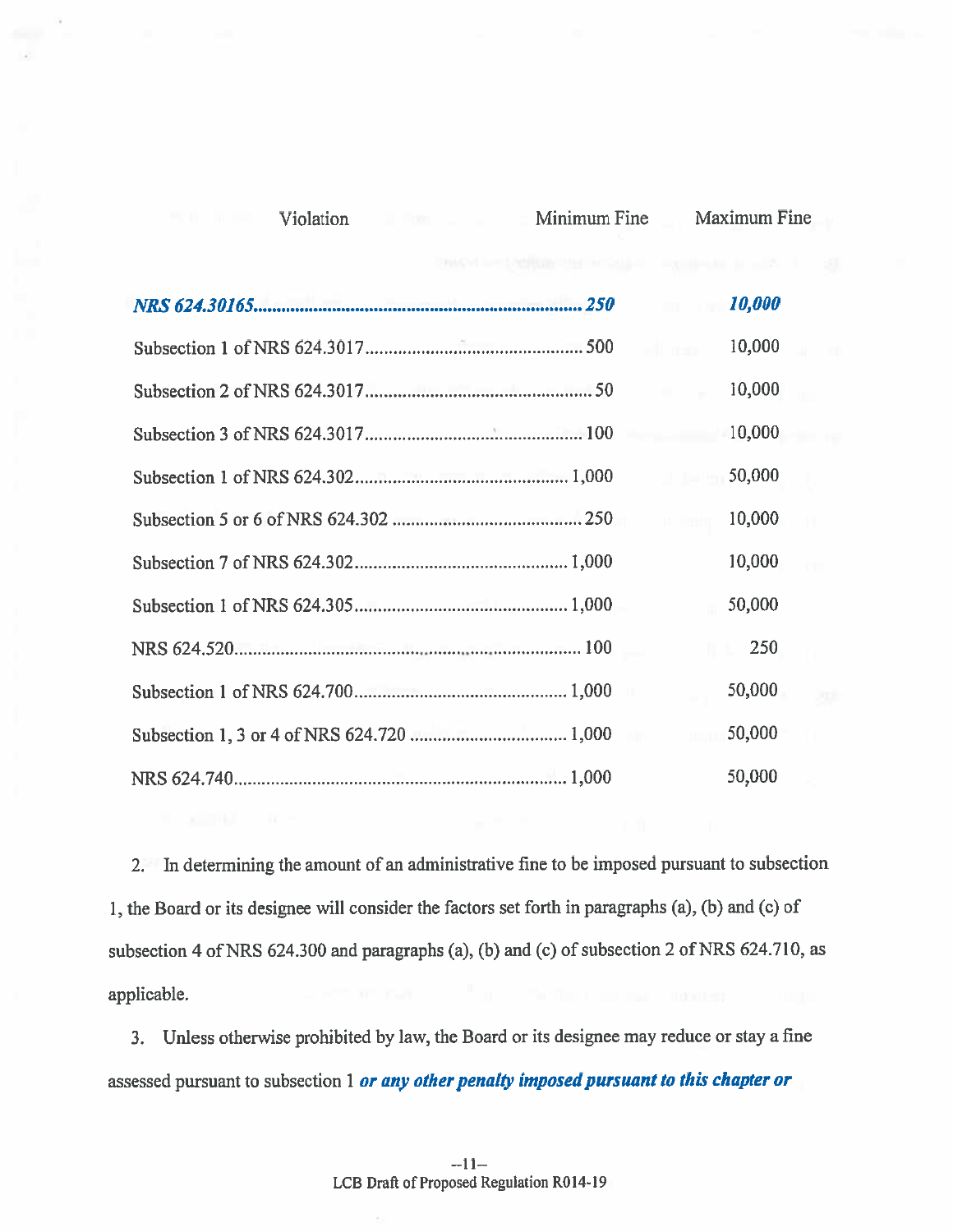chapter 624 of NRS pending completion of a training program or examination required by the Board <del>[.]</del> or its designee or upon any other just terms

4. The Board or its designee **[will] may** assess the maximum fine listed in subsection 1 only if one or more of the following circumstances apply:

(a) The cited person has a history of violating the same or similar sections of NRS  $\leftarrow$   $NAC$ 

## or any relevant administrative order;

(b) The administrative citation specifies more than one violation;

(c) The cited person has **{exhibited-bad-faith-by-ignoring} unreasonably ignored** written warnings;

(d) The violation or violations have caused harm to other persons;

(e) The violation or violations were perpetrated against a  $\frac{1}{2}$  senior citizen] person 60 years of

age or older or a person with a *diagnosed physical or mental* disability; or

(f) The violation or violations involved a construction project costing more than \$500,000.

Sec. 16. NAC 624.72512 is hereby amended to read as follows:

624.72512 In addition to any other factors that the Board uses to determine whether an administrative citation issued pursuan<sup>t</sup> to NRS 624.341 should include an order for corrective action, the Board  $\overline{\text{while}}$  or its designee may consider:

1. Whether compliance with such an order would result in excessive destmction or substantial waste to the existing construction on the construction project;

2. The willingness of the owner of the construction project to allow such corrective action land or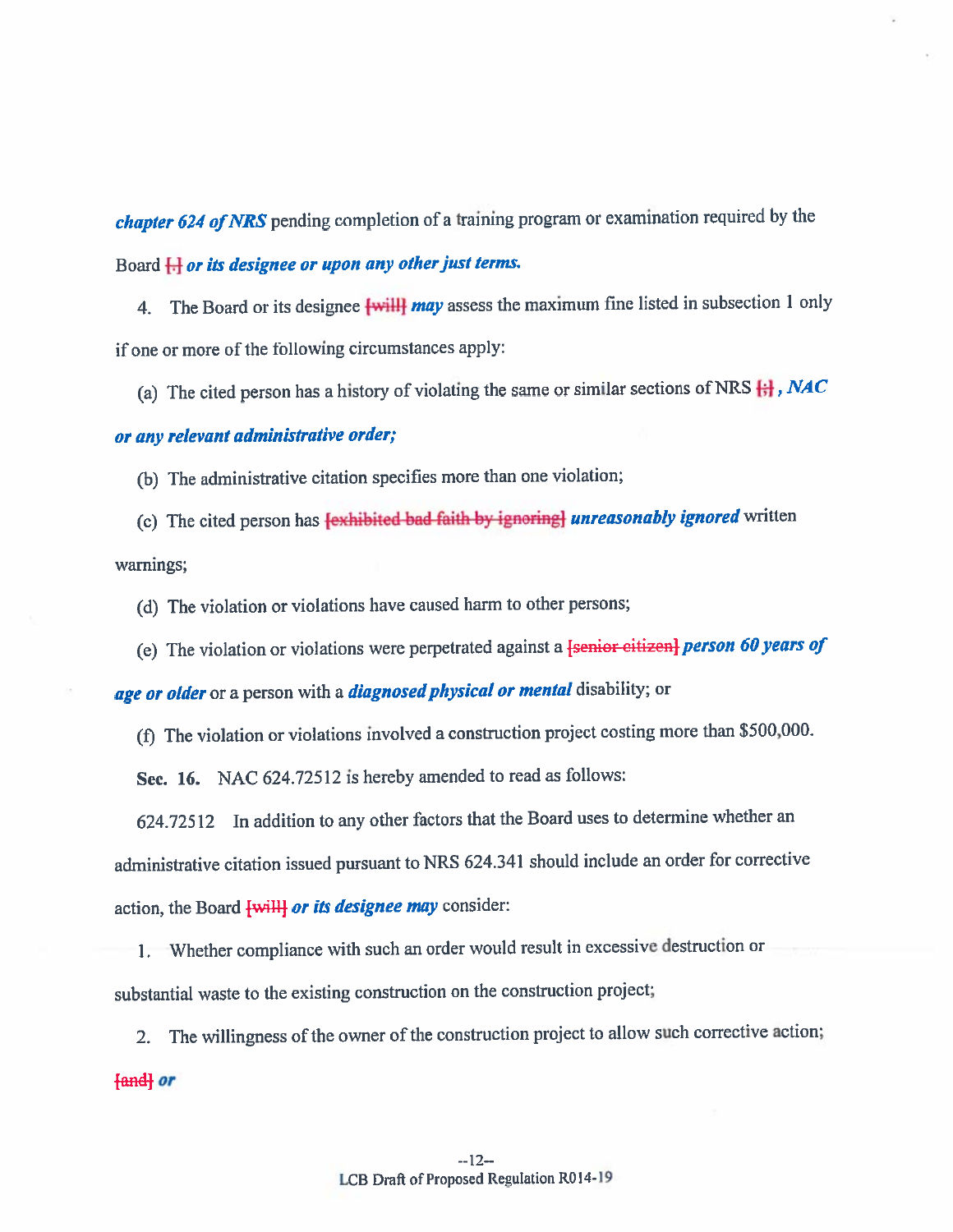3. A determination by the Executive Officer or his or her designee that the licensee is able to perform the corrective action.

Sec. 17. NAC 624.72514 is hereby amended to read as follows:

624.72514 In determining the time permitted for compliance with an order for corrective action <del>J, as required to be stated in a written citation]</del> issued pursuant to NRS 624.341, the Board , or its designee will determine the time for compliance with the order by considering, without limitation:

1. The accepted industry practice regarding the performance of the work necessary to comply with the order for corrective action, in the climate or weather conditions of the area in which the construction project is located.

2. The number of days during which the owner of the construction project will make the site of the construction project available for the contractor to comply with the order for corrective action.

3. The time necessary to obtain materials required for the contractor to comply with the order for corrective action.

Sec. 18. NAC 624.72518 is hereby amended to read as follows:

624.72518 If a licensee  $\overline{\text{twhel}}$  is issued an administrative citation pursuant to NRS 624.341 [which] that includes an order for corrective action and the cited licensee hires and pays another licensee to perform the corrective action pursuant to subparagraph  $(3)$  (2) of paragraph (f) of subsection 1 of NRS 624.300, the cited licensee  $\frac{1}{2}$  and the hired licensee are jointly responsible for any failure of the hired licensee to comply with the order for corrective action included in the citation.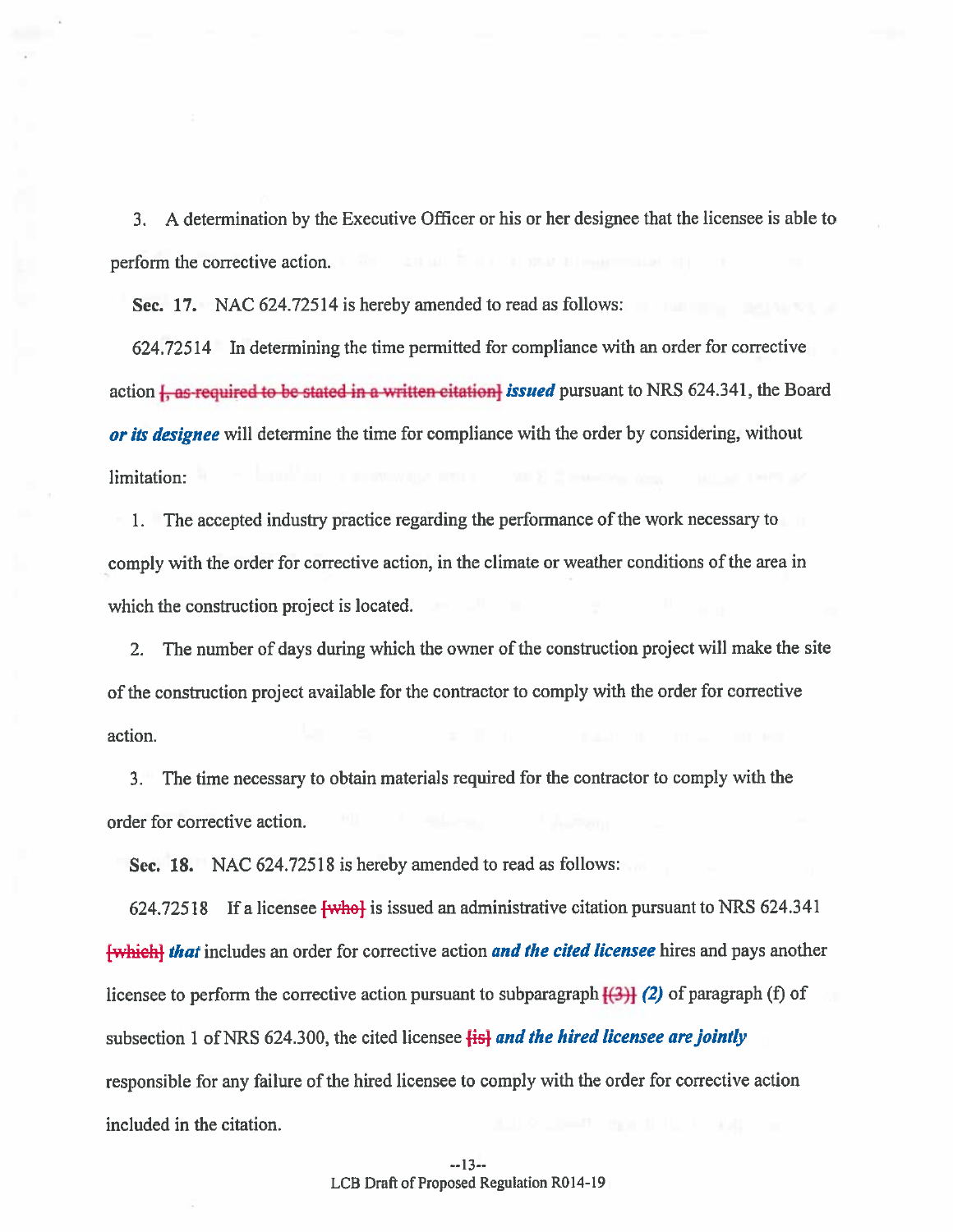Sec. 19. NAC 624.7253 is hereby amended to read as follows:

624.7253 1. The provisions of NAC 624.6975 to 624.7296, inclusive, and sections 2, 3 and 4 of this regulation, govern practices in any contested case before the Board, and the Board or its designee will liberally construe those provisions to determine all matters before the Board or its designee in a just, speedy and economical manner

2. The Board *or its designee* may allow a deviation from the provisions of NAC 624.6975 to 624.7296, inclusive, and sections 2, 3 and 4 of this regulation, if the Board or its designee determines that the deviation would not have <sup>a</sup> material adverse effect on the substantial interests of the parties and good cause for the deviation exists. If the Board *or its designee* allows such a deviation, it will include in the record the deviation and the reasons for the deviation.

Sec. 20. NAC 624.7256 is hereby amended to read as follows:

624.7256 1. The Board will:

(a) Set the date, time and <sup>p</sup>lace of <sup>a</sup> hearing for <sup>a</sup> contested case; and

(b) At least <sup>21</sup> days before the hearing, send <sup>a</sup> copy of the complaint and notice of hearing by certified mail, return receipt requested, to the respondent at the address on file with the Board, or by personal service in the manner provided in NRS and the Nevada Rules of Civil Procedure for service in civil actions. The complaint and notice of hearing may be included in the same document. A proo<sup>f</sup> of service must be attached to the original of any document that is served by mail.

2. There is <sup>a</sup> rebuttable presumption that <sup>a</sup> complaint and notice of hearing has been received by a respondent  $[10]$  7 days after the date the complaint and notice of hearing is deposited with the United States Postal System.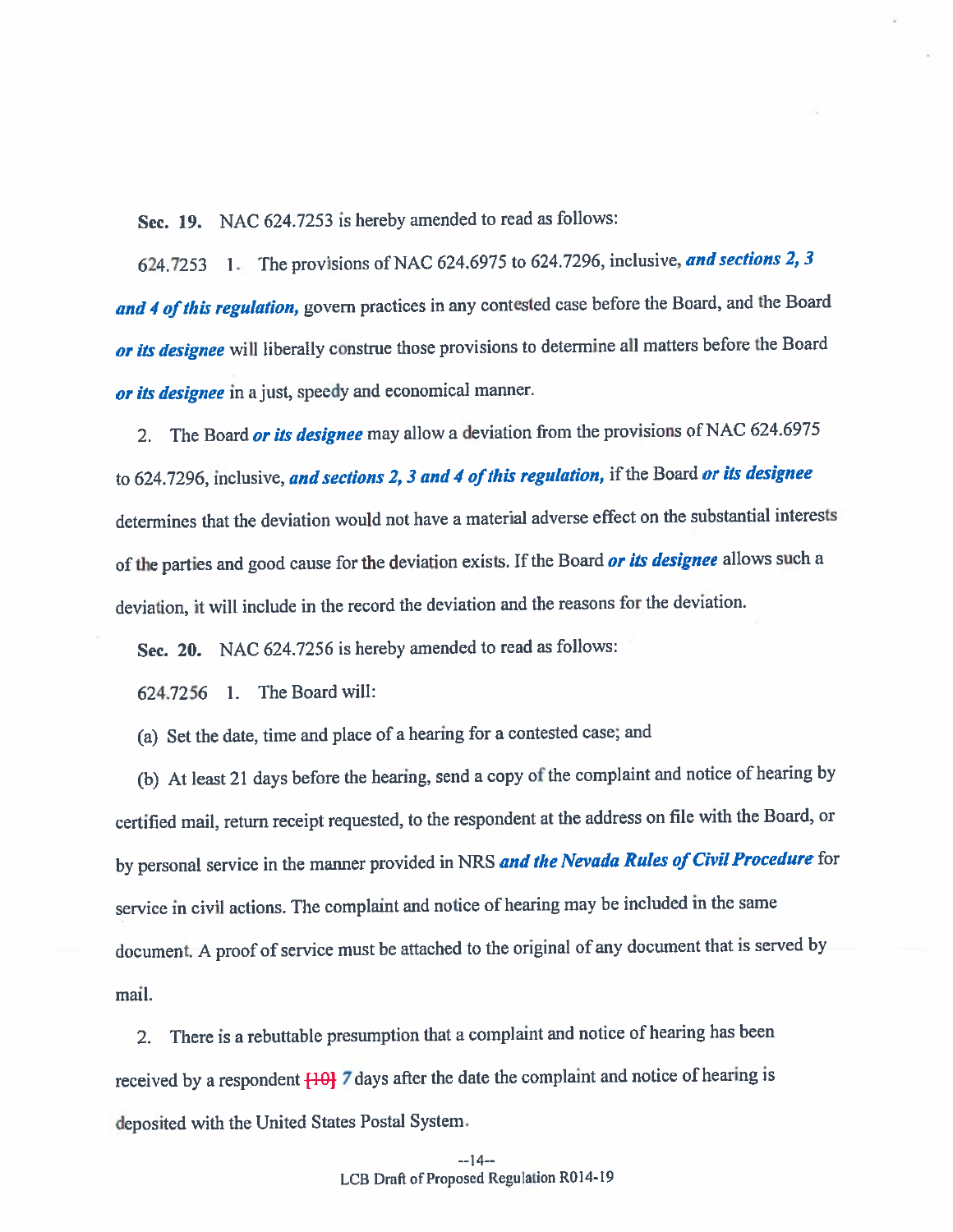3. An objection that any notice required by NAC 624.6975 to 624.7296, inclusive, and

sections 2, 3 and 4 of this regulation, was not provided in the manner set forth in those provisions will be deemed waived unless the objection is raised by the respondent before the introduction of any evidence into the record at a hearing of the Board.

Sec. 21. NAC 624.7259 is hereby amended to read as follows:

624.7259 1. The Executive Officer  $\frac{1}{2}$  for Board may add or dismiss a cause for disciplinary action against a respondent before the Board **or its designee** holds a hearing on that cause of action.

2. The Board or the Executive Officer **[of the Board]** may amend a complaint at any time. Notice of an amended complaint must be given in the same manner as <sup>a</sup> notice of an original complaint. The Board will gran<sup>t</sup> <sup>a</sup> continuance if an amendment materially alters the complaint in such a way that the respondent will be unable to prepare **this or here the respondent's** case in a timely manner.

3. The Executive Officer  $\{of the Board\}$  may withdraw a complaint at any time before the Board holds <sup>a</sup> hearing on the complaint. After the hearing is commenced, only the Board may withdraw <sup>a</sup> complaint.

Sec. 22. NAC 624.7263 is hereby amended to read as follows:

624.7263 1. A respondent or  $\frac{1}{2}$  his or-her representative a respondent's attorney may reques<sup>t</sup> <sup>a</sup> continuance of <sup>a</sup> hearing upon <sup>a</sup> showing of good cause. <sup>A</sup> reques<sup>t</sup> for <sup>a</sup> continuance must be submitted to the Executive Officer **[of the Board]** in writing on a form prescribed by the Board. The request must be received by the Executive Officer at least  $\frac{10}{14}$  *I4* days before the hearing.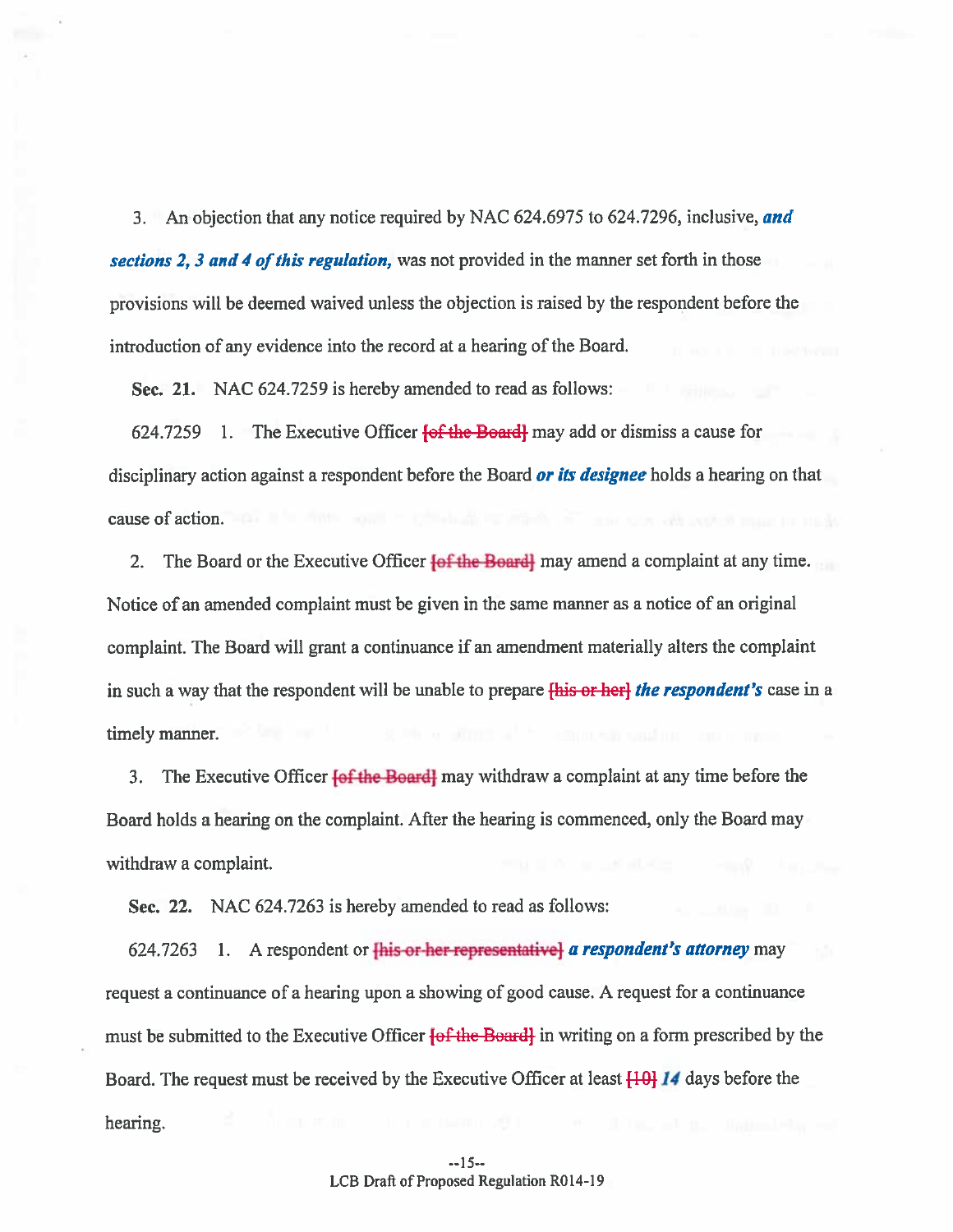2. A reques<sup>t</sup> for <sup>a</sup> continuance must specify the reasons constituting goo<sup>d</sup> cause for granting the continuance. A request for a continuance that is received less than  $[10]$  14 days before the hearing must indicate that the request is the result of an emergency which arose less than  $[10]$  14 days before the hearing.

3. The Executive Officer *(of the Board)* may grant a continuance before a hearing is held  $\Box$ if the request for a continuance is received more than 14 days before the hearing. The Board *or its designee* may grant a continuance *if the request for a continuance is received not more* than 14 days before the hearing. The Board or its designee may continue a hearing at any time after the hearing is commenced.

Sec. 23. NAC 624.7266 is hereby amended to read as follows:

624.7266  $\blacksquare$  All papers submitted to the Board by a party in a contested case must be typewritten on one side only, on white paper that is <sup>8</sup> 1/2 by <sup>11</sup> inches in size. The first page of each document must include the names of the parties in the contested case and the number, if any, assigned to the case by the Board.

2. All papers submitted to the Board must be submitted to the Executive Officer or as otherwise directed by the Board or its designee.

3. The parties to <sup>a</sup> contested matter may consent to electronic service and serve papers electronically in <sup>a</sup> manner agree<sup>d</sup> to by the parties.

Sec. 24. NAC 624.7269 is hereby amended to read as follows:

624,7269 The *Executive Officer or the* Board *or its designee* may consolidate two or more contested cases if the *Executive Officer or the* Board *or its designee* determines that the issues are substantially similar and the interests of the parties will not be prejudiced by the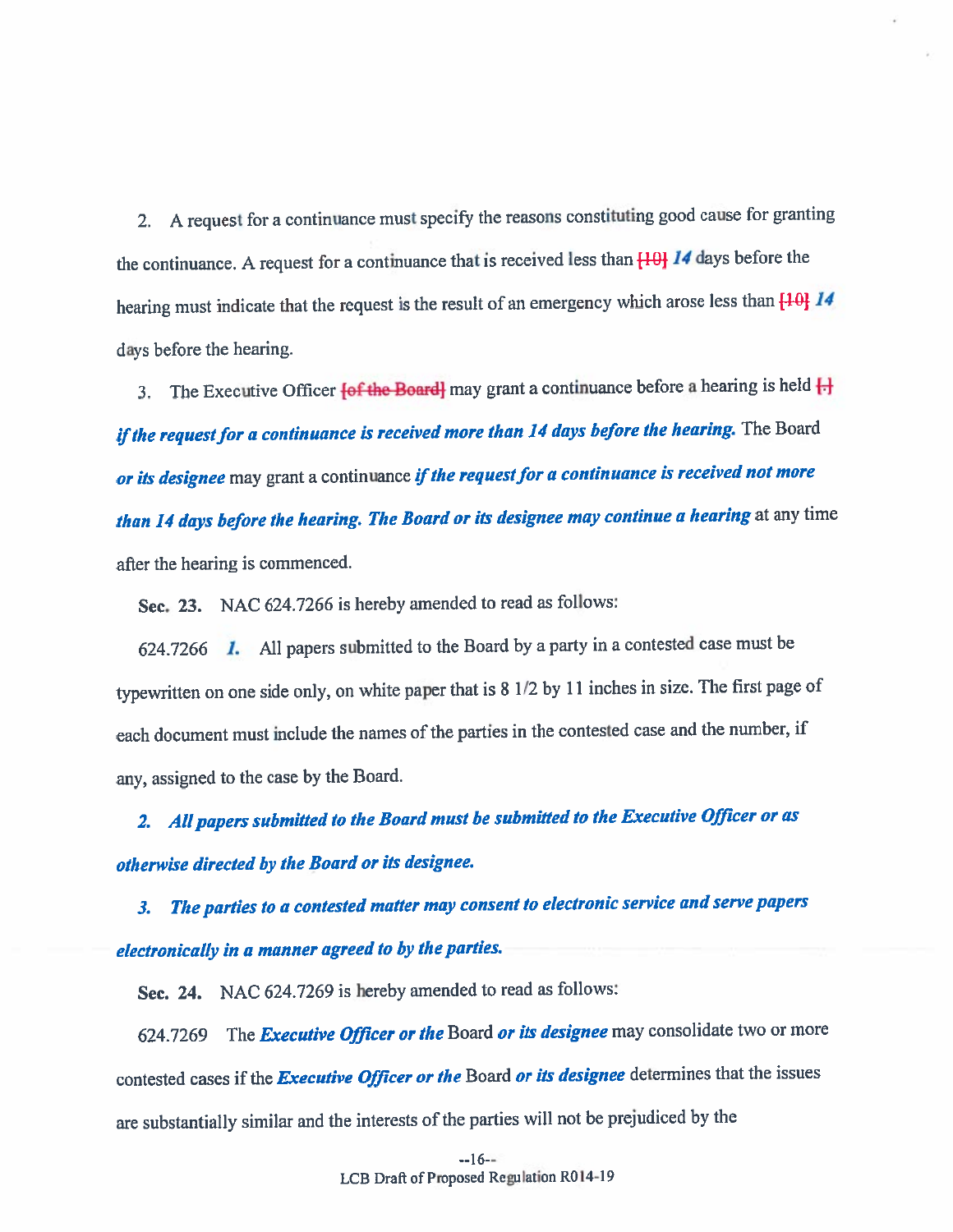consolidation. The presiding officer of the hearing will determine the order of procedure at <sup>a</sup> consolidated hearing.

Sec. 25. NAC 624.7273 is hereby amended to read as follows:

624.7273 1. A party may only make those motions set out in subsection 2 of NRS 622A.360. A motion, unless made at <sup>a</sup> hearing, must be made in writing.

2. A written motion must set forth the nature of the relief requested and the grounds for the relief.

3. <sup>A</sup> party who wishes to oppose <sup>a</sup> motion must serve and file <sup>a</sup> written response to the motion not later than  $\overline{10}$  14 days after receiving the motion.

4. The moving party may serve and file <sup>a</sup> written reply only if an opposition to the motion has been served and filed.

5. The Board or its designee may issue <sup>a</sup> decision on <sup>a</sup> motion without oral argument.

6. If the Board or its designee wishes to oppose <sup>a</sup> motion, the Board or its designee is not required to serve or file <sup>a</sup> written response to the motion.

Sec. 26. NAC 624.7276 is hereby amended to read as follows:

624.7276 1. A party may apply to the Board for the issuance of <sup>a</sup> subpoena pursuan<sup>t</sup> to NRS 624.170. An application for the issuance of <sup>a</sup> subpoena must:

(a) Be submitted in writing;

(b) Include <sup>a</sup> statement of the facts that demonstrate the reasons why the subpoena is necessary; [and]

 $(c)$  Identify with reasonable particularity the document, identity of the witness or other evidence sought by the subpoena;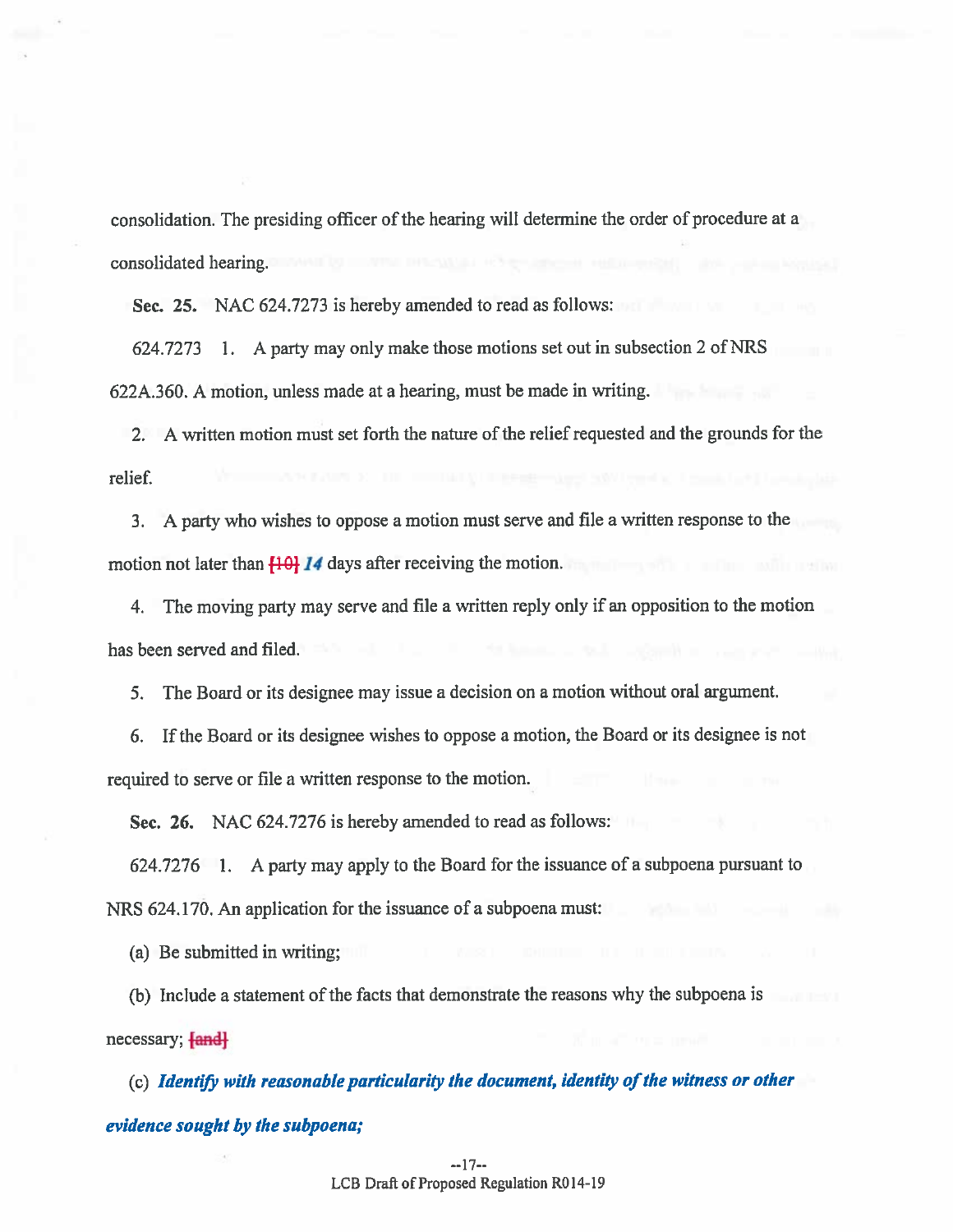(d) Include an address of where the document, witness or other evidence sought may be located or any other information necessary for sufficient service of process; and

(e) Be received by the Board at least  $\{10\}$  J4 days before the hearing for which the subpoena is issued.

2. $\ldots$  The Board will issue a subpoena if the subpoena is reasonably calculated to lead to the presentation of admissible evidence in the contested case. An application for the issuance of  $a$ subpoena that does not meet the requirements of subsection 1 creates a rebuttable presumption that the subpoena is not reasonably calculated to lead to the presentation of admissible evidence. The presumption may be overcome if the party shows good cause for failing to meet the requirements of subsection 1. A hearing may not be continued solely for failure by <sup>a</sup> party to timely seek <sup>a</sup> subpoena or to serve <sup>a</sup> subpoena as required by this chapter or the Nevada Rules of Civil Procedure.

3. If the Board issues <sup>a</sup> subpoena, the party who requests the subpoena shall:

(a) Serve  $\frac{1}{2}$  copy of the subpoena  $\frac{1}{2}$  other parties in the manner prescribed by Rule 45 of the Nevada Rules of Civil Procedure;

(b)  $\overline{f}\overline{f}$  **[File]** Submit proof of such service with the Board  $\overline{f}$ ; before any evidence produced by *the issuance of the subpoena is presented at the hearing;* and

(c) Pay the costs related to the issuance and service of the subpoena  $\Box$  including, without limitation, witness fees as provided by NRS 50.255. The Board may require payment of  ${the}$  its costs before the issuance of the subpoena.

Sec. 27. NAC 624.7279 is hereby amended to read as follows: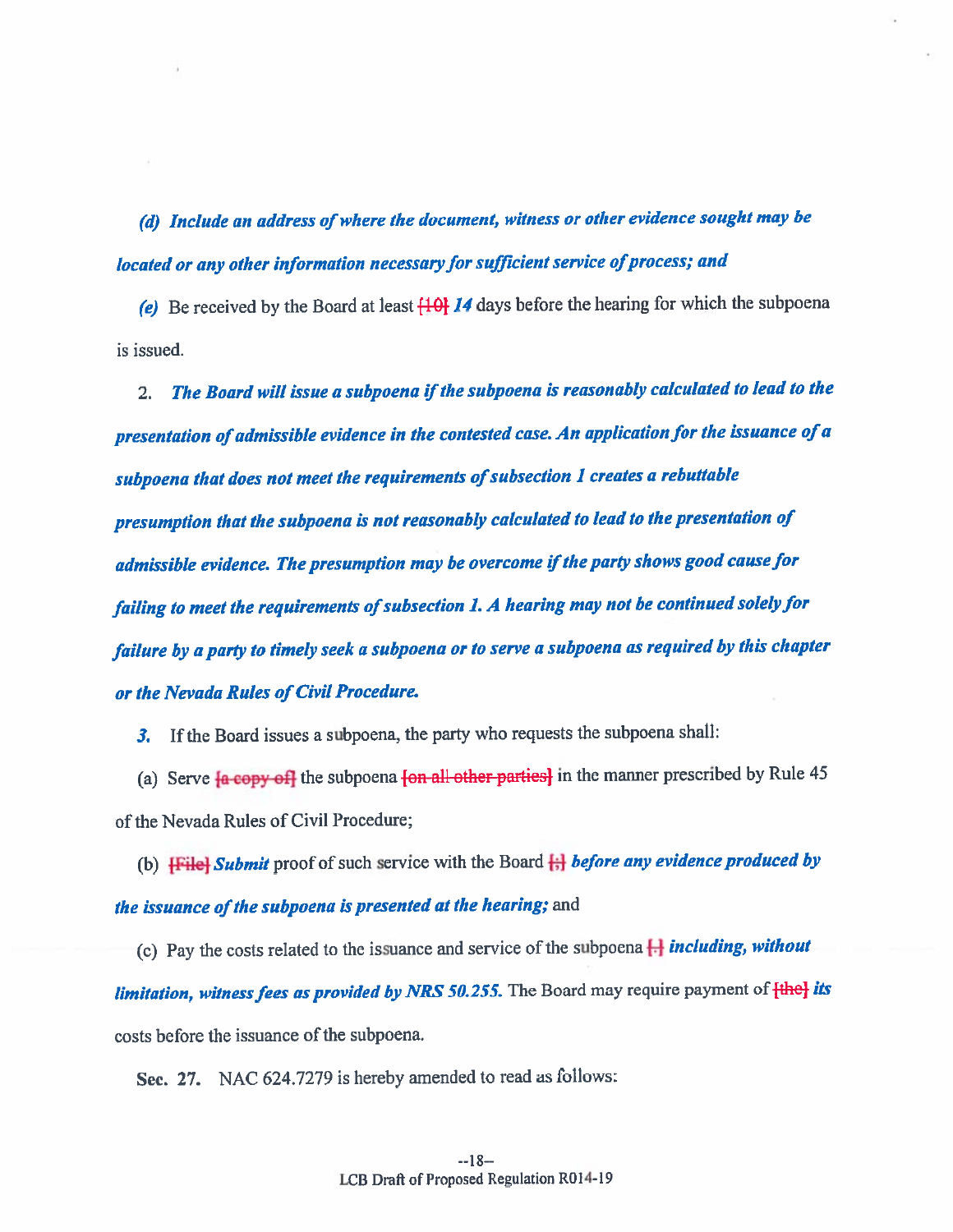624.7279 1. Any party who appears at <sup>a</sup> hearing may represen<sup>t</sup> himself or herself or may be represented by an attorney licensed to practice law in this State.

2. Each person who appears at <sup>a</sup> hearing shall comply with the standards of ethical and courteous conduct required in the courts of this State. If <sup>a</sup> person fails to comply with those standards of conduct, the Board may:

(a) Exclude the person or  $\frac{f\{h\}}{g}$  or here the person's representative from the hearing; or

(b) Terminate the hearing.

3. If a party is represented by an attorney, **upon reasonable demand** the Board will provide to the attorney any notice, document or other paper that the Board is required to provide to the party.

4. An attorney may withdraw from representing a party if the attorney provides written notice of his or her withdrawal to the Board and the party whom he or she represented.

5. The Board or its designee may refuse to consider any documentary evidence or exhibit presented by a party at a hearing if the evidence or exhibit was not **reasonably** provided to  $\frac{f_{th}}{f_{th}}$ staff of the Board at least) an opposing party. Documentary evidence provided 10 [ealendar] or *more* days before the date of the hearing  $\mathbb{H}$  is presumed to have been reasonably provided.

Sec. 28. NAC 624.7283 is hereby amended to read as follows:

624.7283 1. The failure of a party to appear at a hearing shall be deemed a waiver of the party's right to present evidence  $\Box$  at a hearing of the Board. After presentation to the Board or its designee of an offer of proof that the absent party was given proper notice, and upon a determination by the Board *or its designee* that proper notice was given to the absent party, the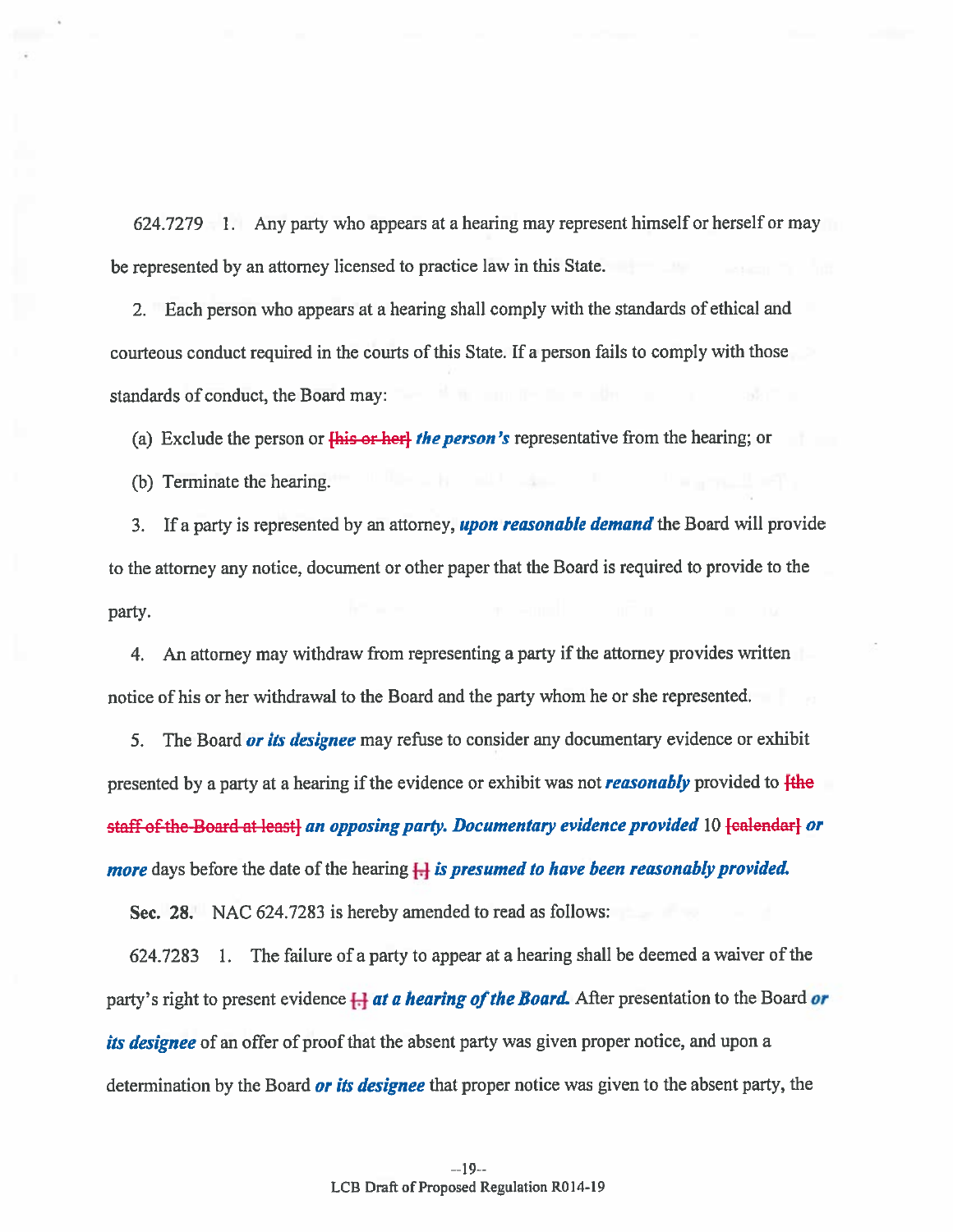Board *or its designee* may hear evidence without the participation of the absent party and may make its decision based on <del>[such] the admitted</del> evidence.

2. The Board *or its designee* may limit the time each party is allowed to present evidence.

Sec. 29. NAC 624.7286 is hereby amended to read as follows:

624.7286 1. Except as otherwise provided in this section, <sup>a</sup> hearing in <sup>a</sup> contested case will be conducted in the following order

(a) The hearing will be called to order and the parties will be introduced on the record.

(b) The complaint, notice of hearing, answer and the file of the Board that relates to the complaint may be <sup>p</sup>laced in evidence.

(c) Any preliminary motions or stipulations will be considered.

(d) The Board or its attorney will presen<sup>t</sup> its case.

(e) The respondent will present [his or her] the respondent's case.

(f) If allowed by the Board  $\frac{1}{1}$  or its designee, rebuttal evidence and closing arguments will be presented.

(g) The Board or its designee may deliberate the case.

2. A member of the Board **or its designee** may question a witness at any time.

3. The Board *or its designee* may waive any provision of this section, including taking

witnesses out of order, to expedite or ensure the fairness of the hearing.

Sec. 30. NAC 624.7289 is hereby amended to read as follows:

624.7289 1. A party may call any other party or witness as an adverse witness. The party may question such <sup>a</sup> witness as if conducting <sup>a</sup> cross-examination.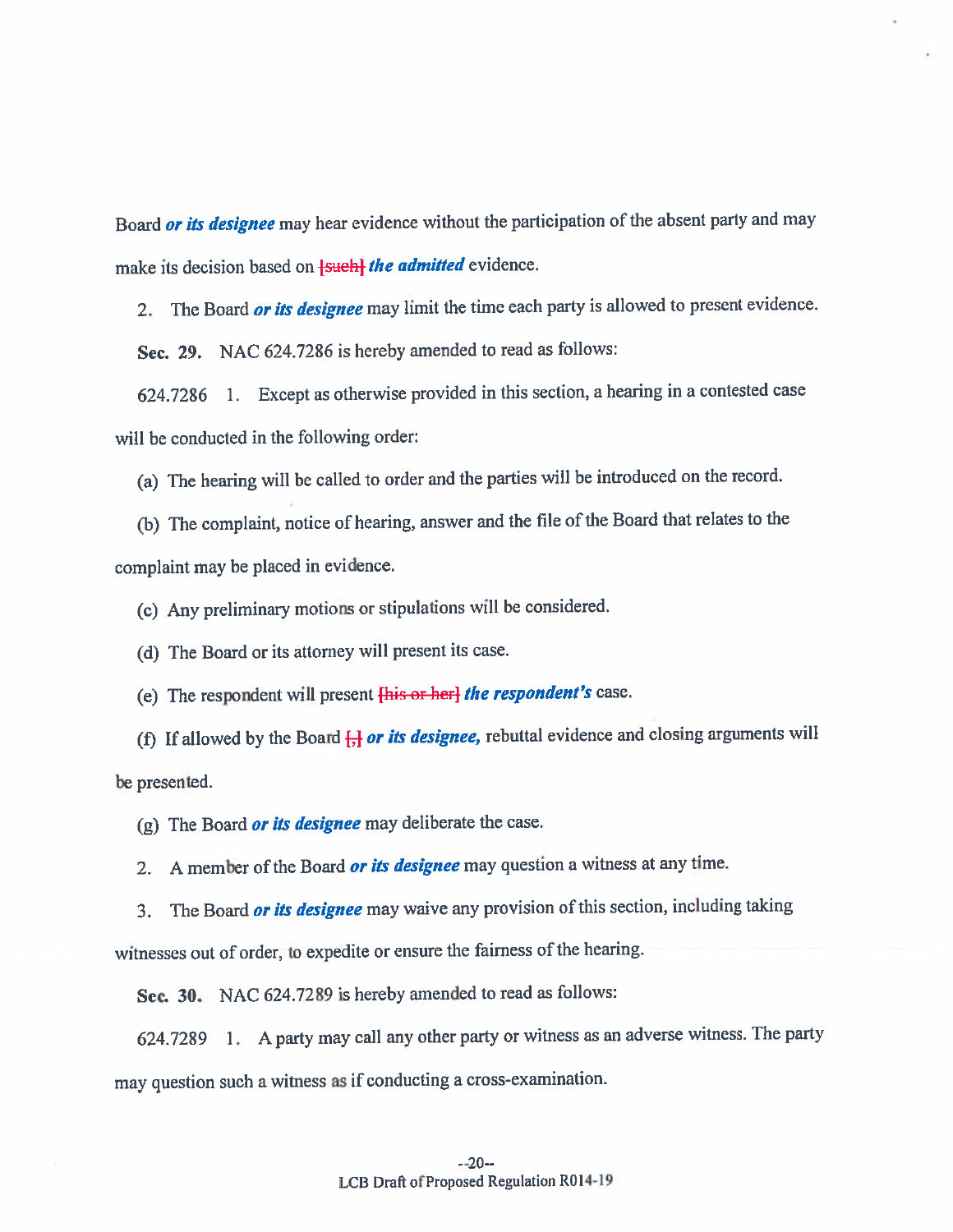2. <sup>A</sup> party who is surprised by the testimony of <sup>a</sup> witness, called in goo<sup>d</sup> faith as <sup>a</sup> witness on  $\{\text{his- or-her}\}$  behalf  $\{\}$  of the party, may question the witness as if conducting a crossexamination.

3. All testimony to be considered at <sup>a</sup> hearing must be taken under oath.

Sec. 31. NAC 624.7293 is hereby amended to read as follows:

624.7293 Except as otherwise provided by law:

1. A petition for a rehearing or reconsideration of a decision and order issued by the Board or its designee must be served on all parties not later than  $\left[\frac{1}{2}\right]$  14 calendar days after the date of service of a copy of the decision  $\Box$  and order. The petition must state the specific grounds upon which relief is requested.

2. Any responses to a petition must be served not later than  $\frac{15}{14}$  14 calendar days after the receipt of the petition.

3. If a respondent submits a petition for reconsideration of a decision issued by the Board  $\frac{1}{H}$ or its designee, the Board or its designee will review the petition to determine whether there is goo<sup>d</sup> cause for <sup>a</sup> reconsideration of the decision.

4. If <sup>a</sup> respondent submits <sup>a</sup> petition for <sup>a</sup> rehearing and wishes to presen<sup>t</sup> new evidence, the respondent must provide to the Board or its designee a statement setting forth the reasons for  $\overline{\text{His}}$ or her] the respondent's failure to introduce the new evidence at the previous hearing and a detailed description of the new evidence propose<sup>d</sup> to be introduced.

5. The Board or its designee will review <sup>a</sup> petition for <sup>a</sup> rehearing or reconsideration. <sup>A</sup> decision concerning the petition will be made not later than  $[15]$  14 calendar days after the petition is filed with the Board. If <sup>a</sup> new hearing is ordered, the decision concerning the petition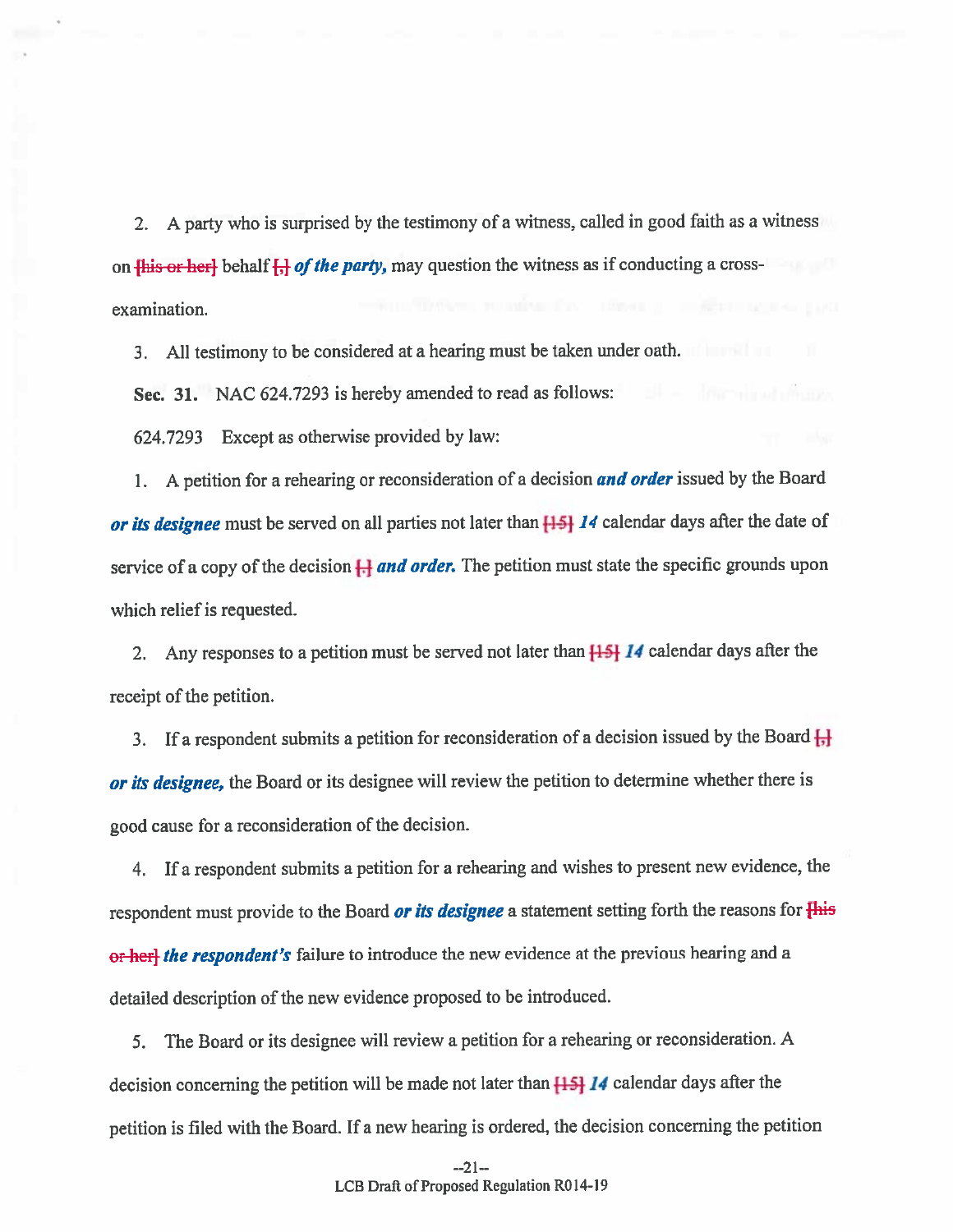will include the time, date and <sup>p</sup>lace of the hearing and the reasons for ordering <sup>a</sup> new hearing. The new hearing will be conducted not later than 90 calendar days after the  ${final}$  decision  ${of}$ the Executive Officer.] granting a rehearing or reconsideration

6. The Board àr its designee will provide notice of its order approving or denying the petition to all parties at least <sup>5</sup> days before the expiration of the period for filing <sup>a</sup> petition for judicial review.

7. If a rehearing is conducted, the Board *or its designee* may require the respondent to pay the costs of the rehearing.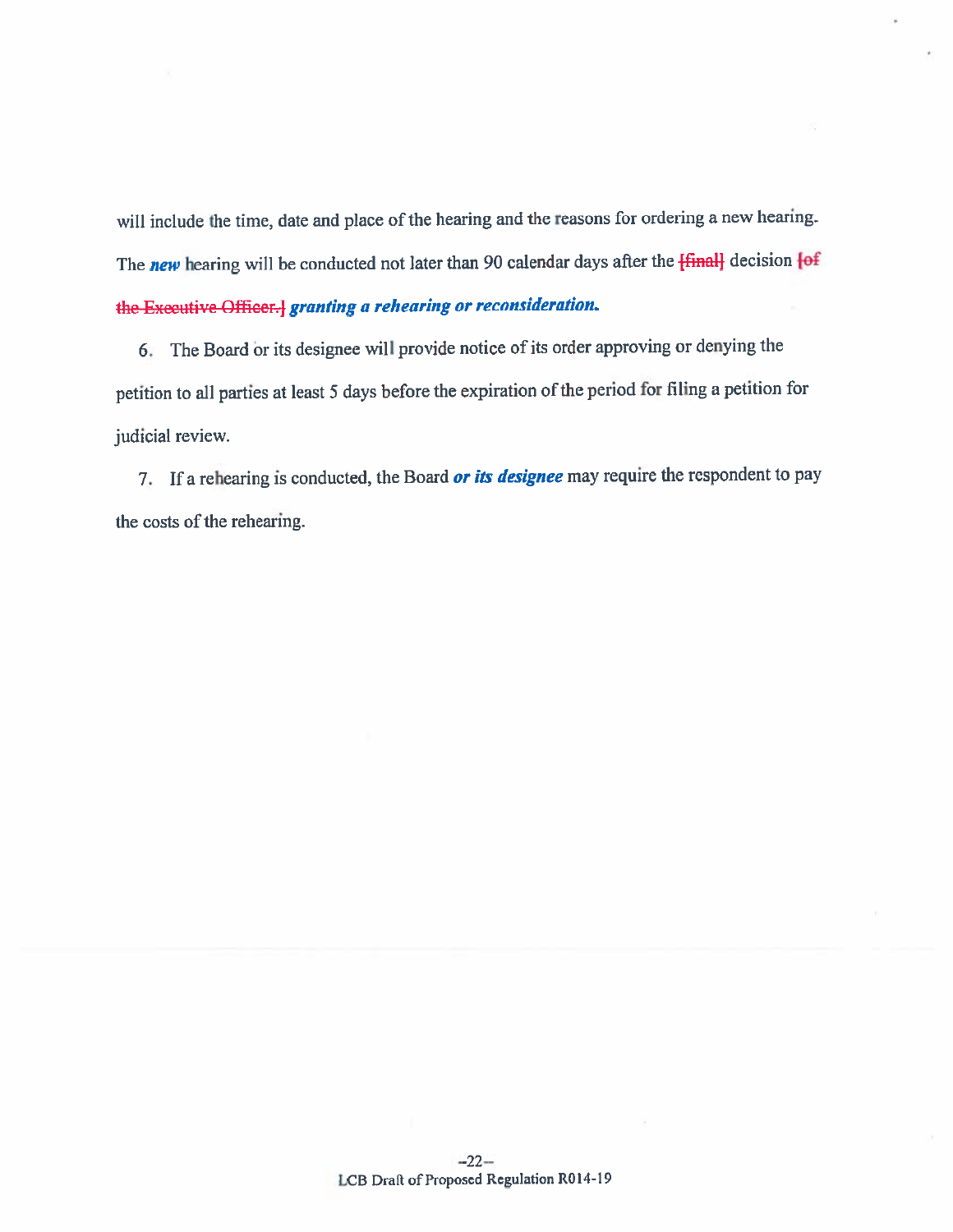Proposed Regulations R014-19

## 1.0 Overview

The Nevada State Contractors Board (NSCB or Board) proposes revisions to the Administrative Code regarding the rules of practice before the Board. The revisions are the result of a three-year review of rules of practice regulations required by NRS 233B.050.

The Nevada State Contractors Board has determined that the proposed regulation revisions should not have an adverse economic impact upon a small business. The proposed regulation changes are not expected to negatively impact the formation, operation, or expansion of <sup>a</sup> small business in Nevada.

# 2.0 Authority

This small business impact statement is made pursuant to NRS 233B.0608 and complies with the requirements of NRS 233B.0609. As required by NRS 233B.0608(3), this statement identifies the methods used by the agency in determining the impact of the proposed regulation on a small business and provides the reasons for the conclusions of the agency followed by the certification by the person responsible for the agency.

# 3.0 Background

 $\dot{\mu}$ 

Nevada law permits the creation of regulations regarding rules of practice before an agency. NRS 233B.050(1). However, "each agency shall.. .(d) review its rules of practice at least once every 3 years." *Id.* The Board's rules of practice regulations are enrolled as NAC 624.6975 to NAC.7293. In the first quarter of calendar 2019, the Board began reviewing its rules of practice as required by statute. This review revealed several at-the-margin changes that could streamline and clarify practice before the Board.

After the 80th Legislative Session closed in 2019, further review of the rules of practice regulations was undertaken to confirm that the rules reflected revisions to Nevada law. As a result of this further review, additional revisions were recommended to reflect 2019's statutory changes.

# 4.0 Method used to determine no small business impact

Pursuant to NRS 233B.0608, the Nevada State Contractors Board made a concerted effort to determine whether the proposed regulation changes were likely to: 1) impose a direct and significant economic burden upon a small business, or 2) directly restrict the formation, operation, or expansion of a small business. As a result of this effort, the NSCB determined that there is no impact upon small business as a result of the proposed regulation changes.

To reach this conclusion, the NSCB recognized that the rules of practice are rules of limited applicability because these rules concern the NSCB's contested matters. Thus, any NRS Chapter 624 licensee seeking guidance from the rules of practice has been charged with statutory violations of the contracting statutes regarding contractor discipline. See NRS 624.3 00, et seq. (establishing contractor discipline). Of the limited pool of licensees that are affected by the rules